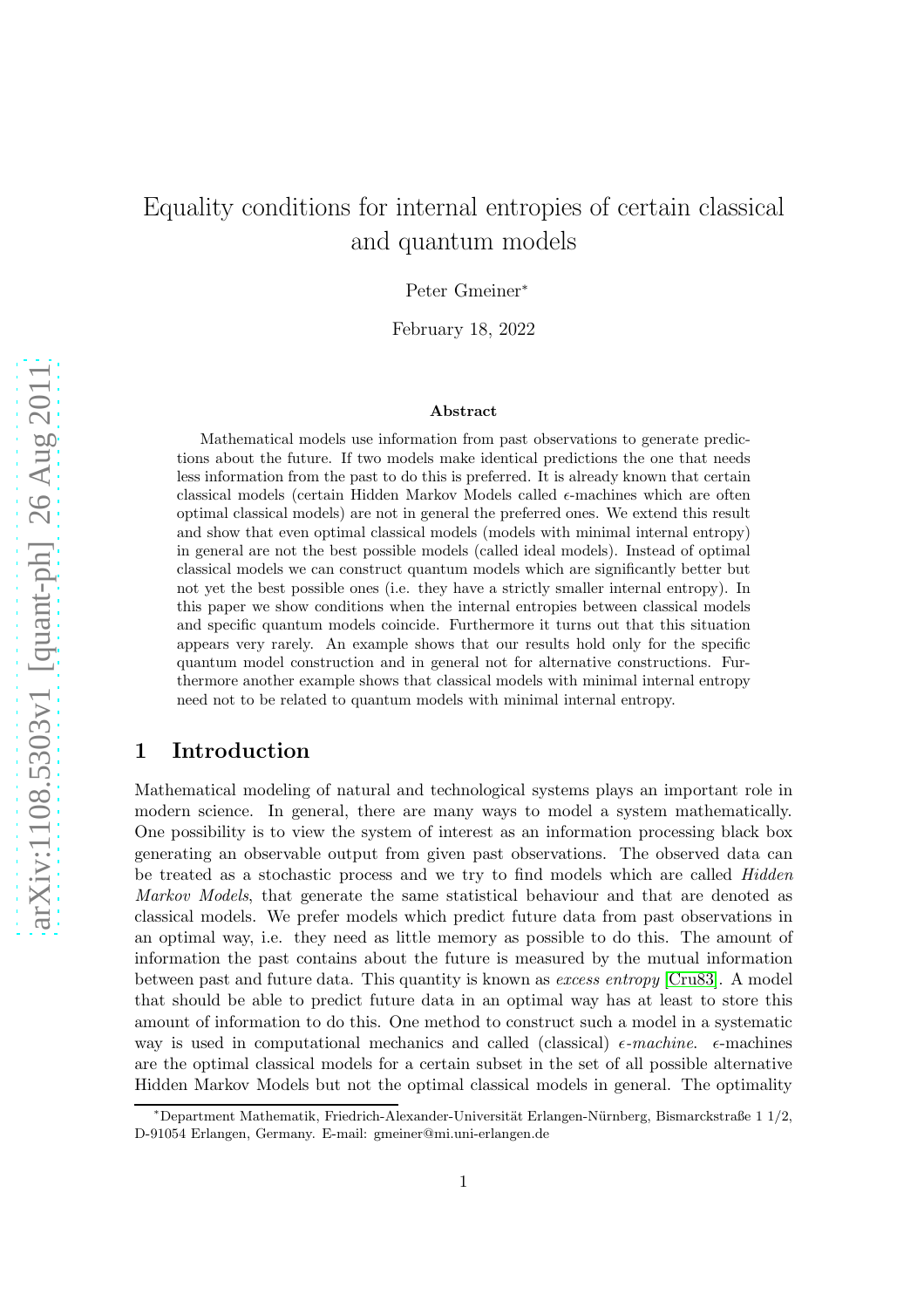of a classical model is quantified by the classical internal state entropy of the model. Usually this is the Shannon entropy and for an optimal classical model the internal state entropy is called *generative complexity*  $C_{Cl}$ . Instead of considering classical models one can think about analog quantum models (called Hidden Quantum Markov Models). Recent results show that if the classical  $\epsilon$ -machine is not already the best possible model (called *ideal model*), it is always possible to find a quantum model that needs less memory than the classical  $\epsilon$ -machine to reconstruct the statistical behaviour of the stochastic process [\[GuW11\]](#page-17-1). Usually the internal state entropy  $C_q$  of the quantum model is strictly greater than the excess entropy  $E$  and there remains room for improvement. We extend this results for all optimal classical models.

The Hidden Quantum Markov Model induced from a classical Hidden Markov Model, can be formulated in the setting of a quantum channel. The initial distribution and the transition probabilities of a classical Hidden Markov Model (Definition [1\)](#page-2-0) can be used to calculate the mutual information  $I(X; Y)$  between a specific classical input random variables X and a classical output random variables Y related to the classical model. We achieve the following inequality chain in the subsequent sections

$$
E \le I(X;Y) \le C_q \le C_{Cl}.
$$

In this paper we investigate for a specific quantum model construction equality conditions for the last two inequalities above. We will see that in general there remains a gap between the different internal state entropies for the suggested quantum model construction introduced in [\[GuW11\]](#page-17-1) and that the last two inequalities are strict in most cases. Furthermore for  $\epsilon$ -machines we prove that  $E = I(X; Y)$  hold and show with an example that a quantum model induced by a minimal classical model is not the minimal quantum model. The relationship between minimal classical models and minimal quantum models remains an open question.

This paper is organized as follows. In Section [2](#page-1-0) some basic notations and defini-tions are introduced. Section [3](#page-3-0) introduces  $\epsilon$ -machines, restates a recently proved theorem and extends this theorem to minimal Hidden Markov Models. Section [4](#page-5-0) introduces Hidden Quantum Markov Models. Furthermore two well-known propositions applied to our context are presented and we generalize a further theorem from  $\epsilon$ -machines to minimal Hidden Markov Models. The example which shows that minimal classical models do not correspond to minimal quantum models is also presented here. In Section [5](#page-11-0) we prove the equality conditions for the internal entropies and in Section [6](#page-13-0) we present a calculation example and verify the proven results. Section [7](#page-15-0) describes an alternative construction of a quantum model to model a stochastic process and shows that the equality conditions in Section [5](#page-11-0) in general cannot be extended to other quantum model constructions than the suggested one in Section [4.](#page-5-0)

#### <span id="page-1-0"></span>2 Preliminaries

Let  $(\Omega, \mathcal{F}, P)$  be a probability space with a metric space  $\Omega$ , a  $\sigma$ -algebra  $\mathcal F$  and a probability measure P. For random variables  $X, Y : \Omega \to \Sigma$  mapping to a finite alphabet  $\Sigma$  the Shannon entropy is defined by

$$
H(X) := -\sum_{x \in \Sigma} P(X = x) \log P(X = x),
$$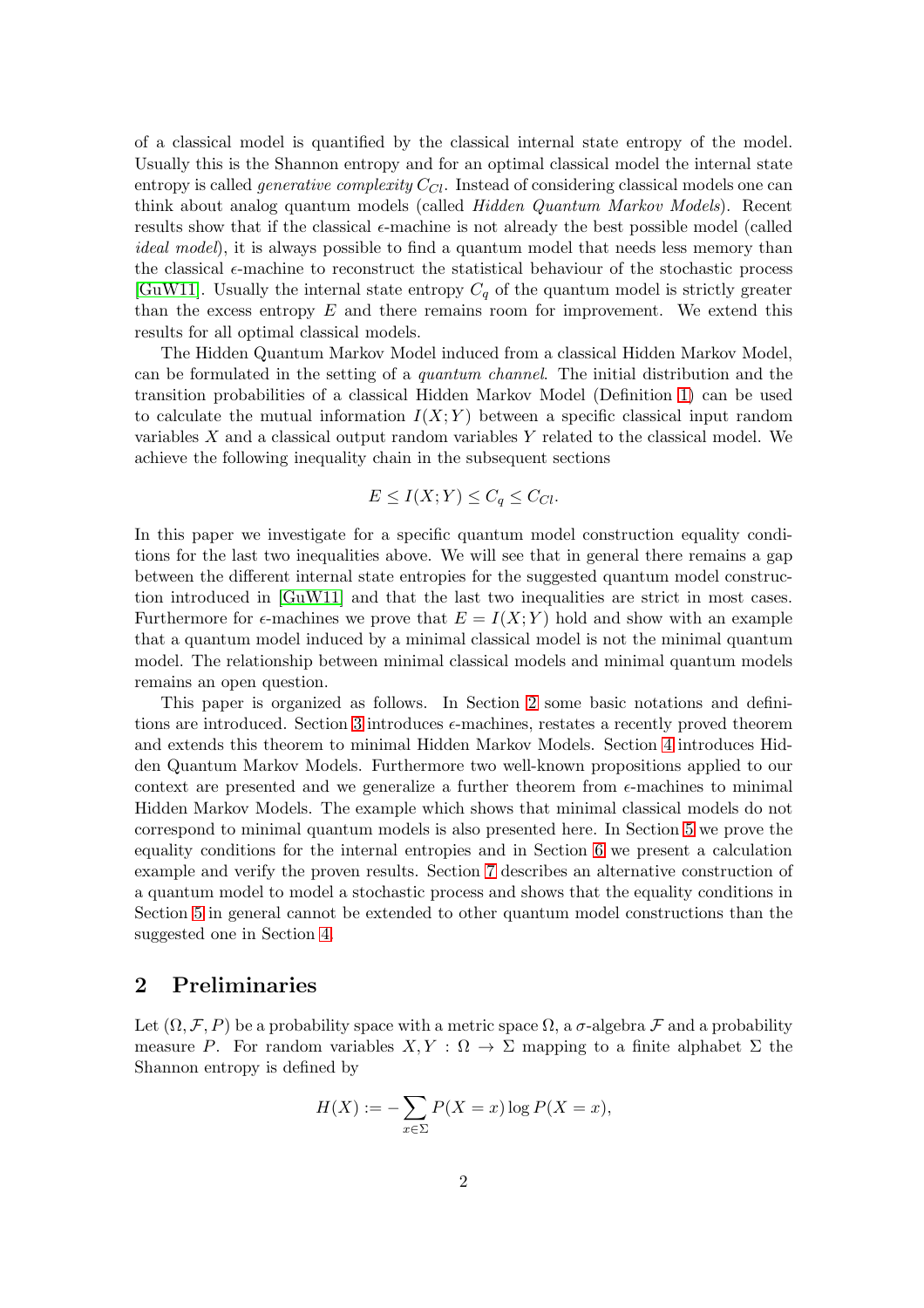and the conditioned Shannon entropy by

$$
H(X|Y) := -\sum_{x,y \in \Sigma} P(X = x, Y = y) \log P(X = x|Y = y),
$$

where  $P(X = x) := P(\{\omega \in \Omega | X(\omega) = x\})$  denotes the probability that the random variable X is equal to  $x \in \Sigma$ ,  $P(X = x, Y = y)$  is the joint probability between X and Y and for  $P(Y = y) > 0$  the conditional probability is  $P(X = x|Y = y) := \frac{P(X=x,Y=y)}{P(Y=y)}$ . In the definitions the convention  $0 \log(0) = 0$  is used. Given a distribution  $\mu$  of a random variable X we sometimes write  $H(\mu)$  instead of  $H(X)$ . The mutual information between two random variables is

$$
I(X;Y) := H(X) - H(X|Y).
$$

The mutual information is non negative  $(I(X; Y) \geq 0)$  and equals zero if and only if X and Y are independent random variables [\[Cov06\]](#page-17-2).

We consider a time-discrete stationary stochastic process  $\overleftrightarrow{X} := (X_t)_{t \in \mathbb{Z}}$  with random variables  $X_t: \Omega \to \Sigma$  for all  $t \in \mathbb{Z}$ . We define the semi-infinite processes  $\overleftarrow{X} := (X_{-t})_{t \in \mathbb{N}}$ interpreted as past and  $\overrightarrow{X} := (X_t)_{t \in \mathbb{N}_0}$  interpreted as future respectively. Blocks of random variables with finite length are denoted by  $X_a^b := (X_k)_{k \in [a,b] \cap \mathbb{Z}}$  for  $-\infty < a \leq b < \infty$ . The one-sided sequence space is  $\Sigma^{\mathbb{N}} := \times_{i \in \mathbb{N}} \Sigma$  and in the same way the two-sided sequence space  $\Sigma^{\mathbb{Z}}$  is defined. We introduce the shift function  $\sigma : \Sigma^{\mathbb{Z}} \to \Sigma^{\mathbb{Z}}$  by  $\sigma(x)_i := x_{i+1}$ . At any time  $t \in \mathbb{Z}$  we have random variables  $X_{-\infty}^t := (X_k)_{k \leq t}$  and  $X_{t+1}^{\infty} := (X_k)_{k \geq t+1}$  that govern the systems observed behaviour respectively in the shifted past and the shifted future. The mutual information between these two variables is the well-known excess entropy [\[Cru83,](#page-17-0) [Cru03\]](#page-17-3)

<span id="page-2-1"></span>
$$
E := \lim_{L \to \infty} I(X_0^{L-1}; X_{-L}^{-1}).
$$
\n(1)

In general, it is not clear if the limit in [\(1\)](#page-2-1) exists. We will see later that in the setting of this paper  $E$  always exists. With the assumption that the limit in  $(1)$  exists as a finite number the following equality holds:  $E = I(\overleftarrow{X}; \overrightarrow{X})$ , see Chapter 2.2 in [\[Pin64\]](#page-18-0).

The stochastic process generates a sequence of output symbols which represents the observed behaviour of a system for which we construct a mathematical model in a discretized fashion.

We use a Hidden Markov Model (HMM) to model a given stochastic process. In general there are different kinds of HMMs. For our purpose we use a transition-emitting HMM and use the same terminology as in [\[Loe10,](#page-17-4) [Loe09a,](#page-17-5) [Loe09b\]](#page-17-6).

<span id="page-2-0"></span>**Definition 1** With  $\mathcal{P}(A)$  we denote the space of all probability measures on a set A. A transition-emitting HMM consists of a set S of internal states and a pair  $(T, \mu)$ with an initial distribution  $\mu \in \mathcal{P}(\mathcal{S})$  and a measurable function  $T : \mathcal{S} \to \mathcal{P}(\mathcal{S} \times \Sigma)$ , called generator. We say that  $(T, \mu)$  is an HMM of  $\overleftrightarrow{X}$  if the output-distribution which is determined by the output kernel  $K_s(.) := T(s)(S \times .)$ ,  $s \in S$  of the HMM coincide with the distribution of  $\overrightarrow{X}$ .

In the following we abbreviate transition-emitting HMM with HMM. Since we are considering stationary stochastic processes we require that the HMM is invariant in the following sense.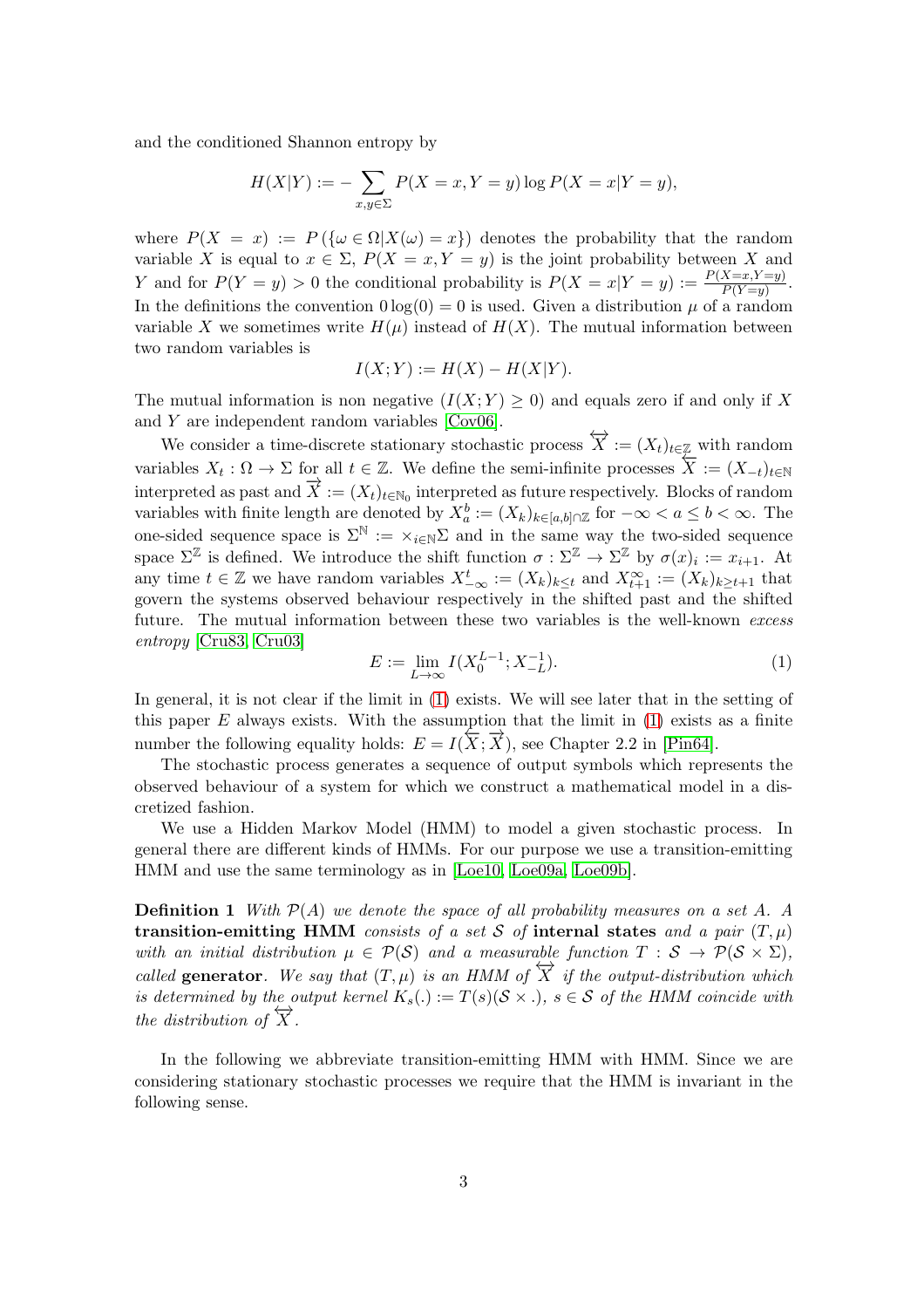**Definition 2** A HMM  $(T, \mu)$  is **invariant**, if  $\mu$  is T-invariant i.e.

$$
\mu(G) = \int_{\mathcal{S}} T(s)(G \times \Sigma) d\mu(s), \qquad \forall G \in \mathcal{S}.
$$

We are interested in HMMs with minimal internal state entropy  $H(\mu)$  which can be considered as a complexity measure of the process generated by the HMM. Following Löhr [\[Loe09c,](#page-17-7) [Loe10\]](#page-17-4) we define the generative complexity.

<span id="page-3-1"></span>Definition 3 The (classical) generative complexity of a stationary stochastic process  $\overleftrightarrow{X}$  is the infimum of the entropies of internal states

$$
C_{Cl} := \inf \{ H(\mu) | (T, \mu) \text{ is an invariant HMM of } \overleftrightarrow{X} \}
$$

Löhr showed that for every stationary stochastic process there exists an invariant HMM  $(T, \mu)$  such that

$$
H(\mu) = C_{Cl}
$$

hold and the infimum in Definition [3](#page-3-1) is actually a minimum (Corollary 4.14 in [\[Loe10\]](#page-17-4)). In the following we denote this invariant HMM as *minimal HMM*.

The generative complexity is an upper bound for the excess entropy [\[Loe10\]](#page-17-4)

<span id="page-3-2"></span>
$$
E \le C_{Cl}.\tag{2}
$$

.

In this paper we only consider processes which can be modeled by a minimal HMM with finitely many internal states. Markov processes of finite order are examples for processes with a finite set of internal states. Assuming finitely many internal states  $S =$  $\{S_1,\ldots,S_n\}$ , we can write the initial distribution as a probability vector  $\mu := (p_i)_{i=1}^n$  and the generator as a set of substochastic  $n \times n$  matrices  $T^{(r)}$  with entries  $T^{(r)}_{i,j} := T(S_i)(S_j, r)$ for all  $r \in \Sigma$ . Since we are considering only a finite set of internal states,  $C_{Cl}$  is always finite and with  $(2)$  the excess entropy  $(1)$  is also finite.

#### <span id="page-3-0"></span> $3 \epsilon$ -Machines and minimal HMMs

The following construction of a transition-emitting HMM is often regarded in the literature and the resulting HMM coincide in many cases with a minimal HMM. Unfortunately not in any case this construction leads to a minimal HMM as often wrongly claimed in the literature (see [\[Loe10,](#page-17-4) [Loe09b,](#page-17-6) [Loe09c\]](#page-17-7) for counterexamples). On the set  $\Sigma^{\mathbb{N}}$  of all past trajectories of the process  $\overleftrightarrow{X}$  we define an equivalence relation [\[Sha01\]](#page-18-1)

<span id="page-3-4"></span>
$$
x \sim x' : \iff P(\overrightarrow{X} \in \overrightarrow{x} | \overleftarrow{X} = x) = P(\overrightarrow{X} \in \overrightarrow{x} | \overleftarrow{X} = x'), \quad \forall \overrightarrow{x} \in \overrightarrow{C}, \tag{3}
$$

where  $x, x' \in \Sigma^{\mathbb{N}}, \overrightarrow{C}$  is the product  $\sigma$ -algebra generated by cylinder sets on  $\Sigma^{\mathbb{N}}$  and  $P(\overrightarrow{X} \in \overrightarrow{x} | \overleftarrow{X} = x)$  is a regular version<sup>[1](#page-3-3)</sup> of the conditional expectation. The equivalence classes

$$
S(x) := \{x' \in \Sigma^{\mathbb{N}} | x' \sim x\}
$$

of relation [\(3\)](#page-3-4) are called causal states and are the internal states of the constructed HMM. The set of all causal states is denoted by  $S := \{S(x)|x \in \Sigma^{\mathbb{N}}\}\$ and is measurable (Lemma

<span id="page-3-3"></span> $\overrightarrow{P(X \in \overrightarrow{x} | X = x)}$  is called a regular version if it is a Markov kernel.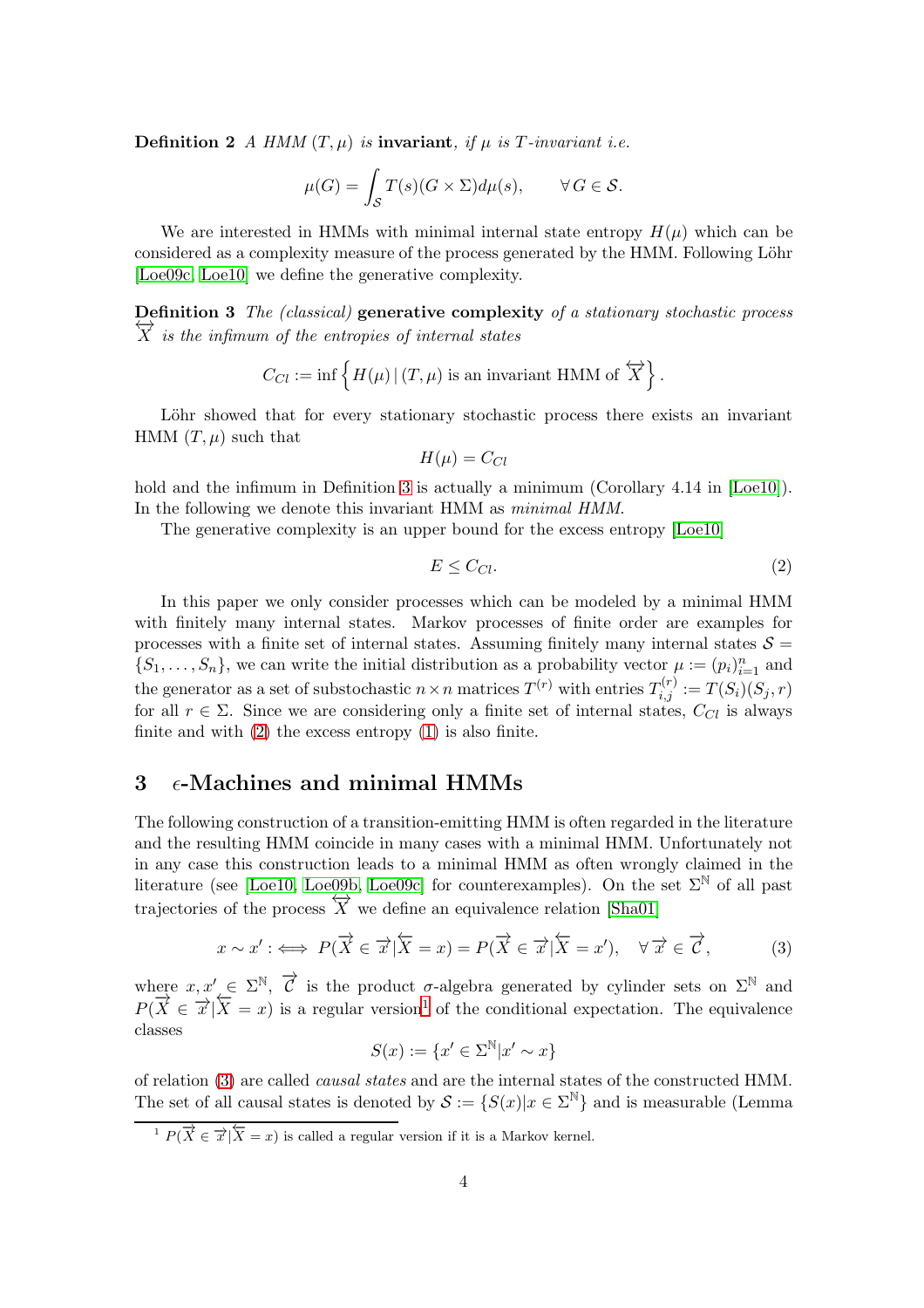3.18 in [\[Loe10\]](#page-17-4)). In general there can be uncountably many causal states [\[Cru94,](#page-17-8) [Loe10,](#page-17-4) [Loe09b\]](#page-17-6) and the causal states depend on the version of conditional probability used in the definition [\[Loe10\]](#page-17-4). We say that the number of causal states is finite if there exists a version of conditional probability such that there are only finitely many equivalence classes. A characteristic property of causal states is that they induce a minimal sufficient memory<sup>[2](#page-4-0)</sup>.

We are only considering stationary stochastic processes with a finite set of causal states  $S = \{S_1, \ldots, S_n\}$ . Given a past observation of infinite length  $x_{-\infty}^t \in \Sigma^{\mathbb{Z}}$  at time  $t \in \mathbb{Z}$  using stationarity we identify this shifted past with a causal state  $S(\sigma^{-t-1}(x_{-\infty}^t)) \in$ S. Together with the next symbol  $x_{t+1}$  generated by the process the next causal state  $S(\sigma^{-t-2}(x_{-\infty}^t x_{t+1})) \in S$  is uniquely determined and the causal states are Markov [\[Sha01,](#page-18-1) [Loe10\]](#page-17-4). We define the Markov kernels between two causal states  $S_i, S_j \in \mathcal{S}$  emitting an output symbol  $r \in \Sigma$  for any  $t \in \mathbb{Z}$  as follows

$$
T_{i,j}^{(r)} := T(S_i)(S_j, r)
$$
  
=  $P(S(\sigma^{-t-2}(x_{-\infty}^t x_{t+1})) = S_j \text{ and } X_{t+1} = r | S(\sigma^{-t-1}(x_{-\infty}^t)) = S_i).$ 

The probability of a causal state  $S_i \in \mathcal{S}$  is denoted by  $p_i := P(S_i)$ . The ordered pair  $(T,(p_1,\ldots,p_n))$  is called  $\epsilon$ -machine. The  $\epsilon$ -machine is a transition-emitting HMM and a model for the original stochastic process [\[Loe10,](#page-17-4) [Loe09a\]](#page-17-5).

**Remark 1** In general the  $\epsilon$ -machine is not the HMM with minimal number of internal states and also not the one with minimal classical internal state entropy. To be precise Löhr proved in [\[Loe10\]](#page-17-4) that for a countable alphabet  $\Sigma$  the  $\epsilon$ -machine is the minimal partially deterministic HMM<sup>[3](#page-4-1)</sup> of the process  $\overrightarrow{X}$ .

The  $\epsilon$ -machine has classical internal state entropy

$$
C_{\epsilon} := H(\mathcal{S}) = -\sum_{j=1}^{n} p_j \log p_j,
$$

which is also known as *statistical complexity*  $[Gra86, Sha01]$  $[Gra86, Sha01]$ . Since the generative complexity is an upper bound for the excess entropy, the statistical complexity is also an upper bound for the excess entropy [\[Sha01,](#page-18-1) [Cru03\]](#page-17-3)

<span id="page-4-2"></span>
$$
E \le C_{\epsilon}.\tag{4}
$$

<span id="page-4-3"></span>The next theorem gives a characterization when [\(4\)](#page-4-2) is strict.

**Theorem 1** Given a stationary stochastic process  $\overleftrightarrow{X}$  with excess entropy E and statistical complexity  $C_{\epsilon}$ . Let its corresponding  $\epsilon$ -machine have transition probabilities  $T_{i,j}^{(r)}$ . Then  $C_{\epsilon} > E$  if and only if there exists a non-zero probability that two different causal states  $S_j$  and  $S_k$  will both make a transition to a coinciding causal state  $S_l$  upon emission of a coinciding output  $r \in \Sigma$ , i.e.  $T_{j,l}^{(r)}$ ,  $T_{k,l}^{(r)} \neq 0$ .

<span id="page-4-0"></span><sup>&</sup>lt;sup>2</sup>A memory kernel is a Markov kernel  $\gamma : \Sigma^{\mathbb{N}} \to \mathcal{P}(\mathcal{S})$ . The associated random variable M is called memory variable or simply memory. A memory variable is called *sufficient* if  $P(\overline{X} \in A, \overline{X} \in B|M) =$  $P(\overrightarrow{X} \in A|M)P(\overleftarrow{X} \in B|M)$  a.s. for all measureable sets A, B. A memory is minimal if every other sufficient memory has at least the same number of internal states and the corresponding memory variable has at least the same entropy, Corollary 3.21 in [\[Loe10\]](#page-17-4).

<span id="page-4-1"></span><sup>&</sup>lt;sup>3</sup>An invariant HMM (T,  $\mu$ ) with measureable spaces ( $\Sigma$ ,  $\mathcal{D}$ ) and (S,  $\mathcal{G}$ ) is called partially deterministic if there is a measureable function  $f : \mathcal{S} \times \Sigma \to \mathcal{S}$  (transition function), such that for  $\mu$ -almost all  $s \in \mathcal{S}$  we have  $T(s)(G \times D) = K_s(D \cap f(s, .)^{-1}(G))$   $\forall D \in \mathcal{D}, G \in \mathcal{G}, \text{ where } K_s(.) := T(s)(S \times .)$  is the output kernel.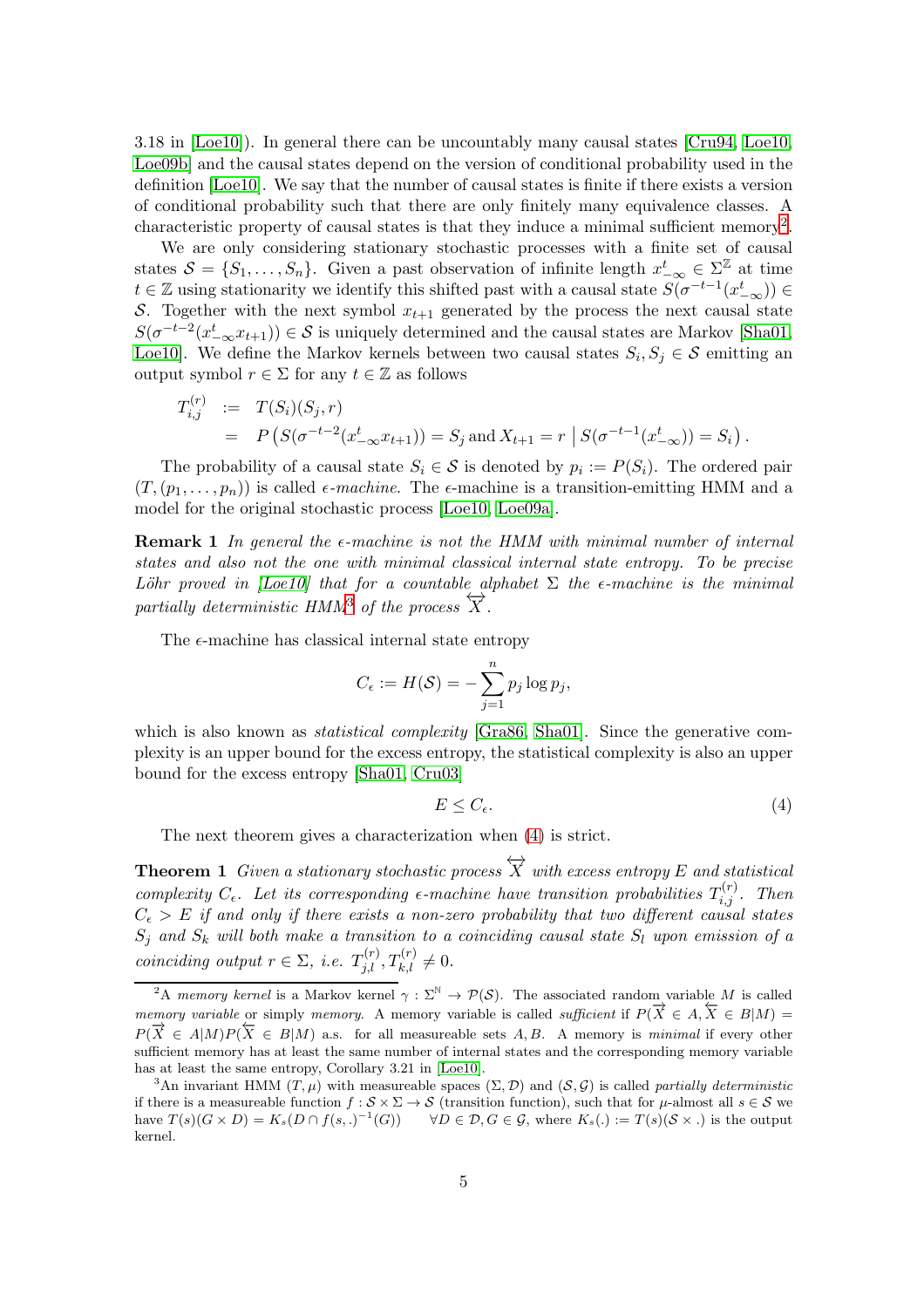*Proof.* Theorem 1 in [\[GuW11\]](#page-17-1).

As a next step we extend the last theorem from  $\epsilon$ -machines to minimal HMMs. We want now return to the general case and consider minimal HMMs which we denote as minimal classical models. From the definitions of the internal entropies it is clear that

<span id="page-5-2"></span>
$$
E \le C_{Cl} \le C_{\epsilon}.\tag{5}
$$

There exists examples such that  $C_{Cl} < C_{\epsilon}$  holds and it is known that [\[Loe10\]](#page-17-4)

$$
C_{Cl} < C_{\epsilon} \Rightarrow E < C_{Cl},
$$

or the negation of this

<span id="page-5-1"></span>
$$
E = C_{Cl} \Rightarrow C_{Cl} = C_{\epsilon}.
$$
\n<sup>(6)</sup>

<span id="page-5-3"></span>With this fact it is possible to generalize Theorem [1.](#page-4-3)

**Theorem 2** Given a stationary stochastic process  $\overleftrightarrow{X}$  with excess entropy E and generative complexity  $C_{Cl}$ . Let its corresponding minimal HMM have transition probabilities  $T_{i,j}^{(r)}$ . Then  $C_{Cl}>E$  if and only if there exists a non-zero probability that two different internal states  $S_j$  and  $S_k$  will both make a transition to a coinciding internal state  $S_l$  upon emission of a coinciding output  $r \in \Sigma$ , i.e.  $T_{j,l}^{(r)}, T_{k,l}^{(r)} \neq 0$ .

*Proof.* With [\(6\)](#page-5-1) and [\(5\)](#page-5-2) we get  $E = C_{Cl} \iff C_{Cl} = C_{\epsilon}$ . With Theorem [1](#page-4-3) and the negation of the last expression we yield the result. negation of the last expression we yield the result.

Remark 2 Theorem [2](#page-5-3) shows that there is a kind of redundance in the minimal HMM producing the gap between E and  $C_{Cl}$ . This redundance is an indicator for a possible improvement of the classical minimal HMM, see Theorem [3.](#page-11-1)

#### <span id="page-5-0"></span>4 Hidden Quantum Markov Models and Holevo-Bound

Based on the classical minimal HMM introduced in Section [2](#page-1-0) it is possible to define quantum models with the same statistical behaviour. In the spirit of classical HMM we define a quantum version of such models introduced in [\[Mon11\]](#page-18-2) to reproduce a given stochastic process.

Definition 4 ([\[Mon11\]](#page-18-2)) A quantum operation  $\mathcal{K}_r$ : Mat $(d, \mathbb{C}) \to \text{Mat}(d, \mathbb{C})$  is a completely positive, trace non-increasing linear map on the space of complex  $d \times d$ -matrices  $\mathrm{Mat}(d,\mathbb{C})$ . A Hidden Quantum Markov Model (HQMM) is a density matrix  $\rho \in$ Mat(d, C) together with a set of quantum operations  $\mathcal{K}_r$ ,  $\forall r \in \Sigma$  such that  $\sum_{r \in \Sigma} \mathcal{K}_r$  is trace-preserving. At every time step a symbol  $r \in \Sigma$  is generated with probability  $P(r)$  =  $\text{Tr}(\mathcal{K}_r \rho)$  and the state vector is updated to  $\rho_r = \mathcal{K}_r \rho / P(r)$ .

There is an analogy between classical HMM and HQMM, for example the quantum operation  $\mathcal{K}_r$  plays the role of a substochastic matrix  $T^{(r)}$  and the density matrix corresponds to the probability vector  $(p_1, \ldots, p_n)$ , see [\[Mon11\]](#page-18-2) for more details. Furthermore it can be proved that for every transition-emitting HMM it is possible to construct a HQMM with the same statistical behaviour, i.e. the HQMM generates the same stochastic process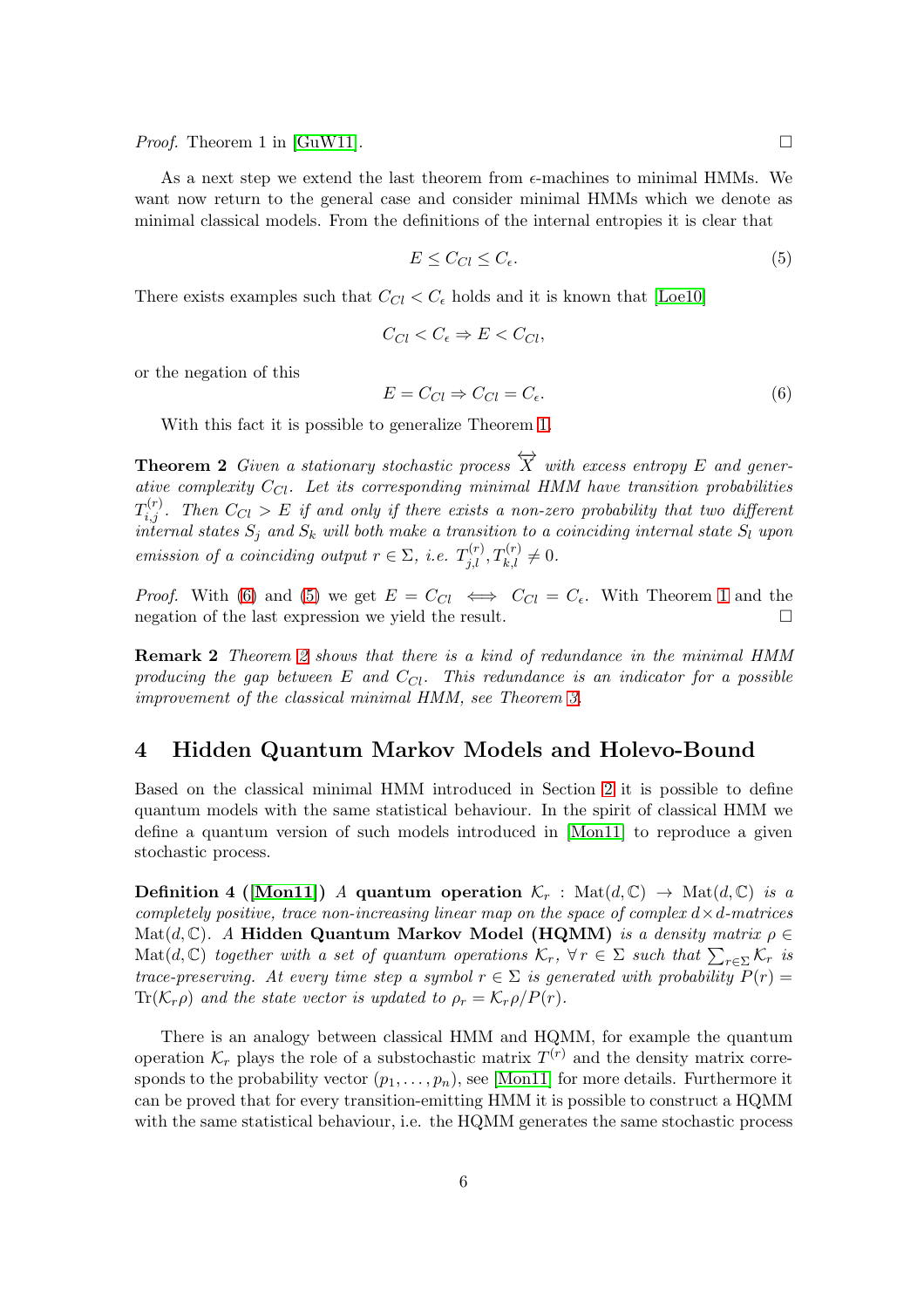[\[Mon11\]](#page-18-2). This constructed HQMM is in general not unique and there are many possibilities to construct a HQMM producing the same stochastic process. In this paper we only consider constructions of HQMMs based on a given classical HMM. Before we write down such an explicit construction we will formulate the HQMM in the setting of a quantum channel. For this we introduce the general setting of a quantum channel.

Consider a finite *input alphabet*  $\mathcal X$  and a finite *output alphabet*  $\mathcal Y$ . Further let  $\mathcal H$  and  $J$  be the input and output Hilbert spaces. We want to transmit classical input data via a quantum channel that is, a completely positive, trace preserving map  $\mathcal{E}: B(\mathcal{H}) \to B(\mathcal{J})$ , where  $B(\mathcal{H})$  is the algebra of bounded operators acting on  $\mathcal{H}$ . In order to do this choose an input random variable X with values in  $\mathcal X$  and with a corresponding distribution  $p: \mathcal{X} \to [0,1].$  Code each  $x \in \mathcal{X}$  in a quantum state  $\rho_x \in B(\mathcal{H})$  and after sending this through a quantum channel one can measure the output quantum state to get classical data as output. For every  $y \in \mathcal{Y}$  there is a completely positive operator  $\mathcal{K}_y \in B(\mathcal{J})$  such that  $\sum_{y \in \mathcal{Y}} \mathcal{K}_y = I_{\mathcal{J}}$ , where  $I_{\mathcal{J}}$  denotes the identity operator on  $\mathcal{J}$ . With  $\text{Tr}_{\mathcal{J}}$  we denote the partial trace with respect to  $\mathcal{J}$ . The probability that  $y \in \mathcal{Y}$  is the output symbol, given  $x \in \mathcal{X}$  as input is

$$
T_{y,x} := \mathrm{Tr}_{\mathcal{J}}(\mathcal{E}(\rho_x)\mathcal{K}_y),
$$

and the output distribution takes the form

$$
\tilde{p}_y := \sum_{x \in \mathcal{X}} \text{Tr}_{\mathcal{J}}(p_x \mathcal{E}(\rho_x) \mathcal{K}_y), \quad \text{for every } y \in \mathcal{Y}.
$$

The corresponding random variable with distribution  $(\tilde{p}_y)_{y\in\mathcal{Y}}$  and values in Y is denoted by  $Y$ .

We now give an explicit construction of a HQMM given a HMM which was defined in [\[GuW11\]](#page-17-1). Without loss of generality let the finite alphabet be defined as  $\Sigma := \{1, \ldots, M\}$ . Given a classical HMM  $(T,(p_1,\ldots,p_n))$ , with internal states  $S = \{S_1,\ldots,S_n\}$ . Choose as an input alphabet  $\mathcal{X} := \{1, \ldots, n\}$  and an output alphabet  $\mathcal{Y} := \{1, \ldots, n\} \times \Sigma$ . The Hilbert space takes the form  $\mathcal{H} := \mathbb{C}^{nM} = \mathcal{J}$  and the quantum channel is defined as the identity  $\mathcal{E} := Id_{B(\mathcal{H})}$ . We code every  $i \in \mathcal{X}$  with quantum internal states as follows

<span id="page-6-0"></span>
$$
|S_i\rangle := \sum_{r \in \Sigma} \sum_{j=1}^n \sqrt{T_{i,j}^{(r)}} |j\rangle \otimes |r\rangle \in \mathcal{H}, \qquad \forall i \in \{1, \dots, n\}.
$$
 (7)

The corresponding density matrix is defined as  $\rho_i := |S_i\rangle\langle S_i|$ . The HQMM takes the form  $\rho := \sum_{i=1}^n p_i \rho_i$  and is equipped with quantum operations  $\mathcal{K}_{r,j} := P_{|j\rangle \otimes |r\rangle}$  which are projections on the space spanned by  $|j\rangle \otimes |r\rangle$ . Clearly  $\sum_{r \in \Sigma, j \in \{1, ..., n\}} \mathcal{K}_{r,j}$  is tracepreserving. Consider  $|S_i\rangle$  as an initial quantum internal state then with the projections  $\mathcal{K}_{r,j}$  it follows that  $($ 

$$
T_{jr,i} = \text{Tr}(\mathcal{E}(\rho_i)\mathcal{K}_{r,j}) = T_{i,j}^{(r)},
$$

holds. We set  $x_0 = r$  as output and prepare the next quantum internal state  $|S_i\rangle$ . Repeating this procedure we get a sequence of symbols  $x_0, x_1, \ldots$  with the same probability as produced with the classical HMM initialized in a state  $S_i$ . This proves that this HQMM have the same statistical behaviour as the classical HMM, which means that boths models have the same transition probabilities between equivalent states.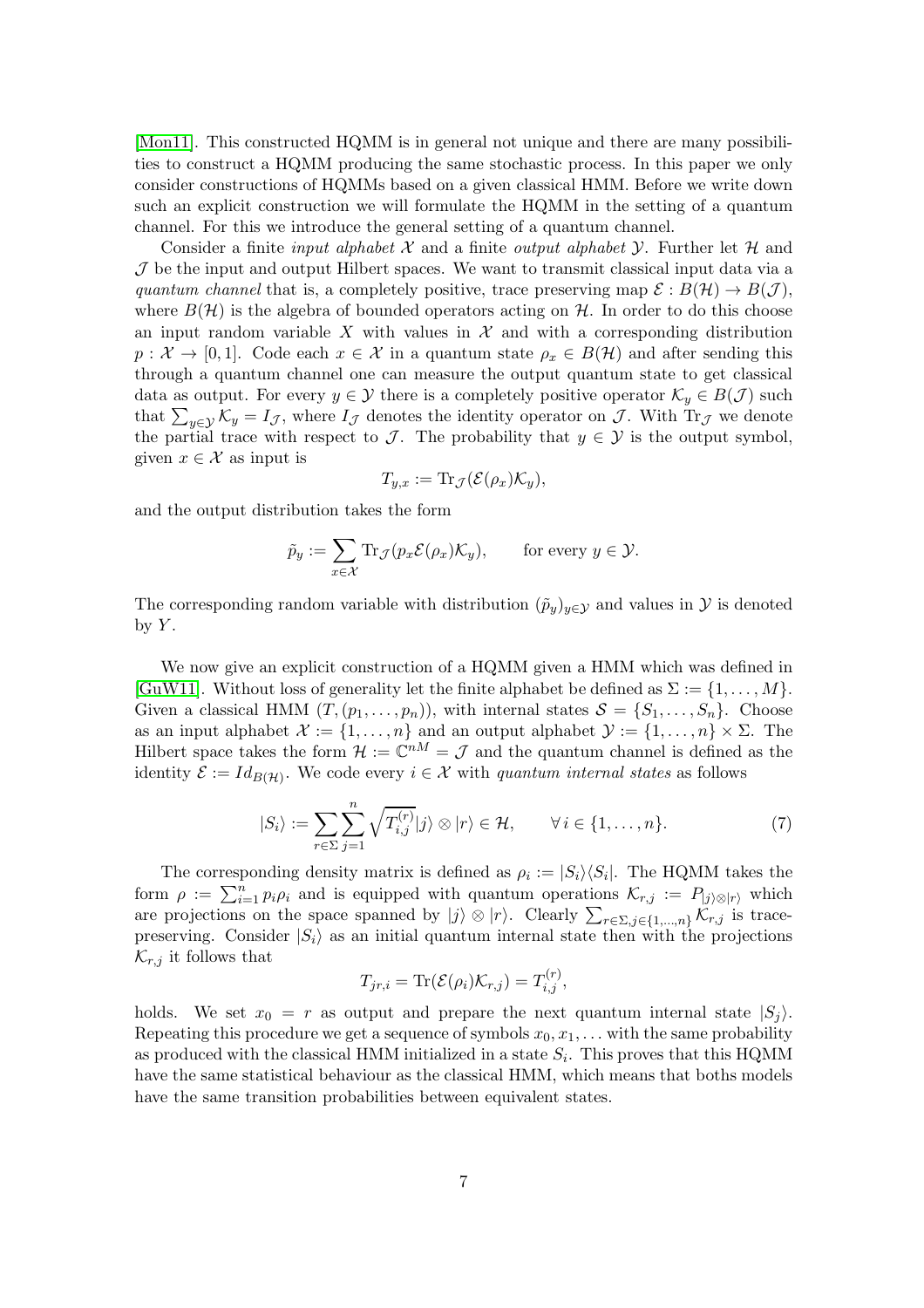**Remark 3** In [\[GuW11\]](#page-17-1) this construction is applied to classical  $\epsilon$ -machines and the HQMM is called quantum  $\epsilon$ -machine. Since we are considering minimal HMMs which need not to be  $\epsilon$ -machines we call the defined HQMM a quantum model induced by a minimal HMM.

The quantum internal state entropy of a HQMM is the von Neumann entropy

$$
C_q := S(\rho) := -\text{Tr}\rho \log \rho.
$$

 $C_q$  is the quantum version of the classical internal state entropy  $H(\mu)$  and is bounded by this internal state entropy and especially by the generative complexity  $C_{Cl}$ .

**Proposition 1** Suppose  $\rho = \sum_{j=1}^{n} p_j \rho_j$  where  $p = (p_j)_{j=1}^n$  $\sum$ **coposition 1** Suppose  $\rho = \sum_{j=1}^{n} p_j \rho_j$  where  $p = (p_j)_{j=1}^{n}$  is a probability vector with  $\sum_{j=1}^{n} p_j = 1$  and the  $\rho_j := |S_j\rangle\langle S_j|$  are density operators for every  $j \in \{1, \ldots, n\}$ . Then

$$
C_q\leq H\left(p\right),\,
$$

with equality if and only if the quantum internal states  $|S_i\rangle$  are mutually orthogonal. In especially given a minimal HMM  $(T, p)$  with an induced quantum model  $\rho$  we have

$$
C_q \leq C_{Cl}.
$$

Proof. Theorem 11.10 in [\[Nie00\]](#page-18-3) or alternatively an adaption of Theorem 3.7 in [\[Pet08\]](#page-18-4).  $\Box$ 

**Remark 4** In the case that the classical minimal HMM coincide with the classical  $\epsilon$ machine it is not clear if the quantum internal states of the induced quantum model share the same properties as the classical causal states, i.e. the question if quantum internal states are minimal sufficient in the sense of quantum mechanics is not yet answered.

The next proposition is the well-known Holevo-Bound and gives an upper bound for the mutual information between classical input and classical output data.

Proposition 2 (Holevo-Bound) Given the setting above with classical input random variable  $X$  and classical output random variable  $Y$ , the following bound holds

<span id="page-7-0"></span>
$$
I(X;Y) \le S(\rho) - \sum_{i=1}^{n} p_i S(\rho_i),
$$
\n(8)

where  $\rho = \sum_{i=1}^{n} p_i \rho_i$  and with equality if and only if all  $\rho_i$  commute.

Proof. Theorem 12.1 in [\[Nie00\]](#page-18-3) or Theorem 7.3 in [\[Pet08\]](#page-18-4). For the equality condition see for example [\[Rus02\]](#page-18-5).

<span id="page-7-1"></span>In the case that the HMM is an  $\epsilon$ -machine the lefthand side of [\(8\)](#page-7-0) is the excess entropy.

**Proposition 3** Let  $(T,(p_1,\ldots,p_n))$  be an  $\epsilon$ -machine then given the setting above it holds that

$$
I(X;Y) = I(\overleftarrow{X};\overrightarrow{X}) = E.
$$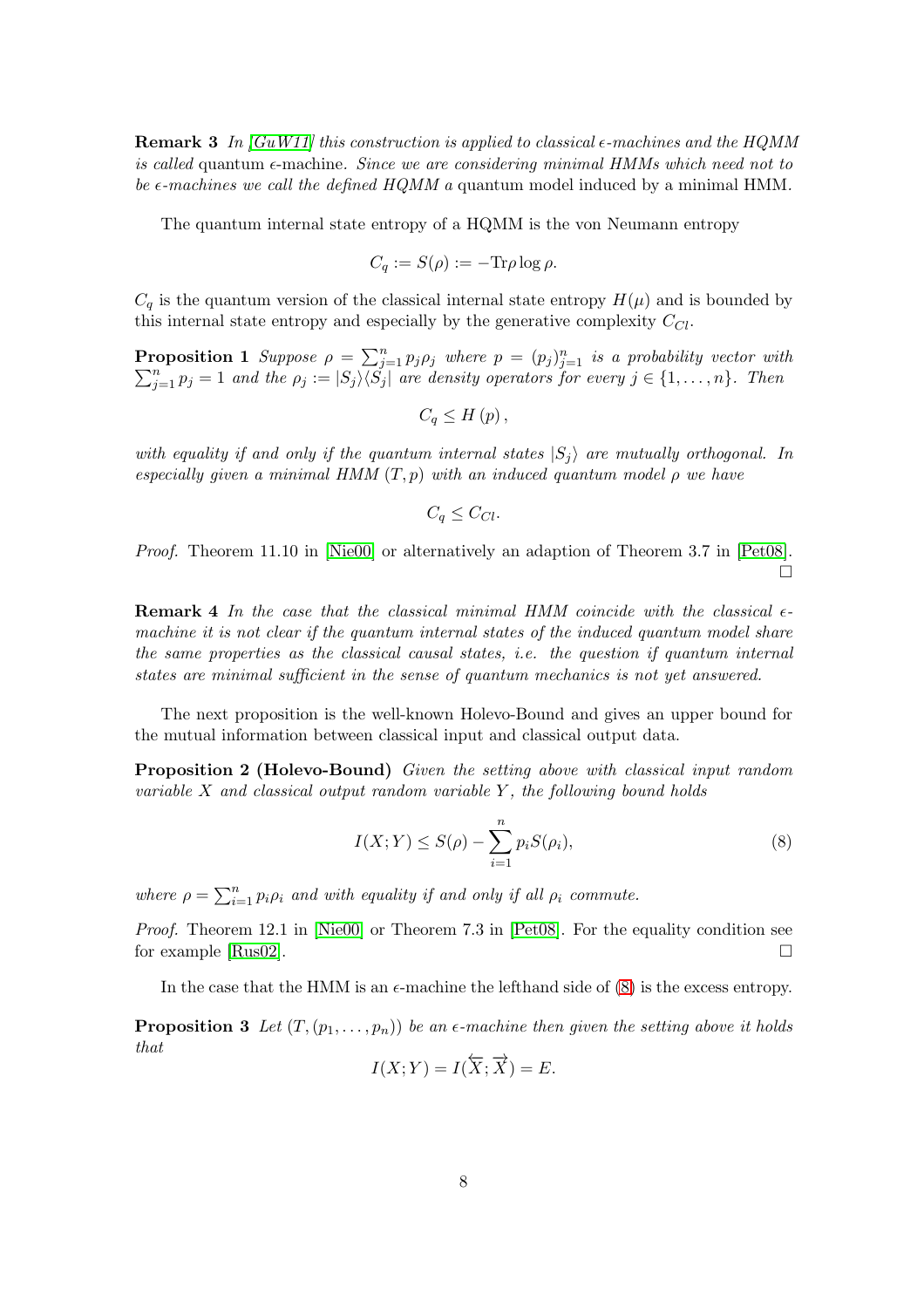Proof. To prove the proposition we use a four variable mutual information introduced in [\[Yeu91\]](#page-18-6) and follow the same strategy as in [\[Cru10\]](#page-17-10). For random variables  $X, Y, Z, U$  we define

$$
I(X; Y; Z; U) := I(X; Y; Z) - I(X; Y; Z|U),
$$
  
\n
$$
I(X; Y; Z) := I(X; Y) - I(X; Y|Z),
$$
  
\nwith 
$$
I(X; Y|Z) := H(X|Z) - H(X|Y, Z),
$$
  
\n
$$
I(X; Y; Z|U) := I(X; Y|U) - I(X; Y|Z; U),
$$
  
\nwith 
$$
I(X; Y|Z; U) := H(X|Z, U) - H(X|Z, U, Y).
$$

Furthermore we use the following two identities which hold for a measurable function  $f$ of a random-variable  $X$  ([\[Gra11\]](#page-17-11), Lemma 3.12)

<span id="page-8-0"></span>
$$
H(f(X)|X) = 0, \qquad H(X, f(X)) = H(X). \tag{9}
$$

We define mappings  $g : \Sigma^{\mathbb{N}} \to \mathcal{X}$ , with  $g(\sigma) := j$  if  $\sigma \in S_j$  and  $f : \Sigma^{-\mathbb{N}_0} \to \mathcal{Y}$ , with  $f(\sigma \sigma_0) := (i, \sigma_0)$  if  $\sigma \in S_i$ . Since we are considering  $\epsilon$ -machines g and f are well-defined and measurable. Thus we can write  $X = g(\overrightarrow{X}), Y = f(\overleftarrow{X})$  and using [\(9\)](#page-8-0) we get

<span id="page-8-1"></span>
$$
H(Y|\overline{X}) = 0, \qquad H(X|\overline{X}) = 0,\tag{10}
$$

$$
H(\overline{X}, Y) = H(\overline{X}), \qquad H(\overline{X}, X) = H(\overline{X}), \tag{11}
$$

$$
H(\overrightarrow{X}|\overleftarrow{X},Y) = H(\overrightarrow{X}|Y), \qquad H(\overleftarrow{X}|\overrightarrow{X},X) = H(\overleftarrow{X}|X). \tag{12}
$$

In the next step we show  $I(\overrightarrow{X};\overleftarrow{X};X;Y) = I(\overrightarrow{X};\overleftarrow{X}) = E$ . Consider

<span id="page-8-2"></span>
$$
I(\overrightarrow{X};\overleftarrow{X};X|Y) = I(\overrightarrow{X};\overleftarrow{X}|Y) - I(\overrightarrow{X};\overleftarrow{X}|X;Y),
$$
\n(13)

then the first term disappear because with [\(12\)](#page-8-1) it holds

$$
I(\overrightarrow{X};\overleftarrow{X}|Y) = H(\overrightarrow{X}|Y) - H(\overrightarrow{X}|\overleftarrow{X},Y) \stackrel{(12)}{=} 0.
$$

The second term of [\(13\)](#page-8-2) is also zero, since

$$
I(\overrightarrow{X};\overleftarrow{X}|X;Y) = H(\overrightarrow{X}|X,Y) - H(\overrightarrow{X}|X,Y,\overleftarrow{X}) \stackrel{(12)}{=} 0.
$$

Putting all together we yield

$$
I(\overrightarrow{X};\overleftarrow{X};X|Y)=0.
$$

Furthermore we have

$$
I(\overrightarrow{X}; \overleftarrow{X}; X) = I(\overrightarrow{X}; \overleftarrow{X}) - I(\overrightarrow{X}; \overleftarrow{X}|X) = I(\overrightarrow{X}; \overleftarrow{X}),
$$
  
since  $I(\overrightarrow{X}; \overleftarrow{X}|X) = H(\overleftarrow{X}|X) - H(\overleftarrow{X}|\overrightarrow{X}, X) \stackrel{(12)}{=} 0$ . Finally we get  

$$
I(\overrightarrow{X}; \overleftarrow{X}; X; Y) = I(\overrightarrow{X}; \overleftarrow{X}).
$$

In a second step we show 
$$
I(\overrightarrow{X}; \overleftarrow{X}; X; Y) = I(X; Y)
$$
. As in the first step the following term vanish

$$
I(X;Y;\overrightarrow{X}|\overleftarrow{X}) = I(X;Y|\overleftarrow{X}) - I(X;Y|\overrightarrow{X};\overleftarrow{X}) = 0,
$$
\n(14)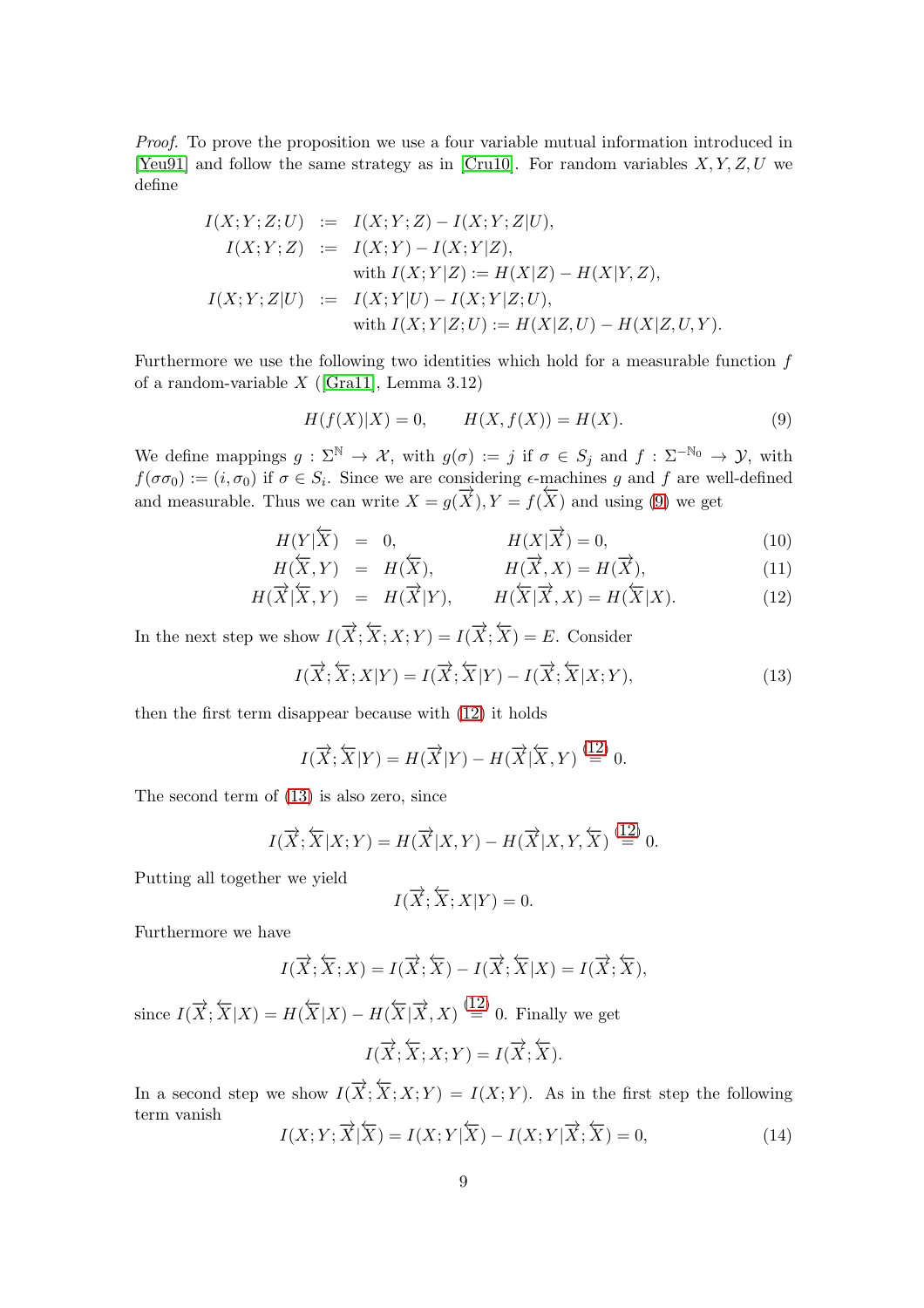since  $I(X;Y|\overleftarrow{X}) = H(Y|\overleftarrow{X}) - H(Y|X,\overleftarrow{X}) \stackrel{(10)}{=} 0$  $I(X;Y|\overleftarrow{X}) = H(Y|\overleftarrow{X}) - H(Y|X,\overleftarrow{X}) \stackrel{(10)}{=} 0$  $I(X;Y|\overleftarrow{X}) = H(Y|\overleftarrow{X}) - H(Y|X,\overleftarrow{X}) \stackrel{(10)}{=} 0$  and

$$
I(X;Y|\overrightarrow{X};\overleftarrow{X}) = H(X|\overrightarrow{X},\overleftarrow{X}) - H(X|Y,\overrightarrow{X},\overleftarrow{X}) \stackrel{(10)}{=} 0.
$$

Consider now

$$
I(X;Y;\overrightarrow{X}) = I(X;Y) - I(X;Y|\overrightarrow{X}),
$$

then the second term disappear, since

$$
I(X;Y|\overrightarrow{X}) = H(X|\overrightarrow{X}) - H(X|Y,\overrightarrow{X}) \stackrel{(10)}{=} 0.
$$

Thus we yield

$$
I(\overrightarrow{X};\overleftarrow{X};X;Y) = I(X;Y),
$$

and finally we get

$$
E = I(\overrightarrow{X}; \overleftarrow{X}) = I(X; Y).
$$

 $\Box$ 

<span id="page-9-1"></span>The converse of Proposition [3](#page-7-1) is not true as can be seen in the example treated in Section [6.](#page-13-0)

Remark 5 In general it is difficult to calculate the excess entropy of a given stationary stochastic process. If one has given an  $\epsilon$ -machine for a process it is easy to calculate  $I(X; Y)$  which coincide with the excess entropy E. Compared to the method in [\[Ell09\]](#page-17-12) which uses the structure of the  $\epsilon$ -machine, this is an alternative method to calculate E.

Since  $I(X; Y)$  depends on the classical HMM we sometimes write  $I_{HMM}(X; Y)$  if a distinction is necessary. For general HMMs and especially for minimal HMMs which are not an  $\epsilon$ -machine the excess entropy is in general smaller than  $I(X; Y)$  as the next example shows. This example can be found in [\[Loe09c\]](#page-17-7).

<span id="page-9-0"></span>**Example 1** Let  $\Sigma := \{0,1\}$  and consider a stationary Markov process generated by the  $\epsilon$ -machine  $(T,(p_0,p_1))$  with  $p_0=p_1=\frac{1}{2}$  $rac{1}{2}$  and

$$
T^{(0)} = \begin{pmatrix} \frac{1}{2}(1+\epsilon) & 0 \\ \frac{1}{2}(1-\epsilon) & 0 \end{pmatrix}, \qquad T^{(1)} = \begin{pmatrix} 0 & \frac{1}{2}(1-\epsilon) \\ 0 & \frac{1}{2}(1+\epsilon) \end{pmatrix},
$$

where  $0 < \epsilon \leq 1$ . The statistical complexity is  $C_{\epsilon} = 1$  for  $\epsilon > 0$  and the excess entropy amounts to

$$
E = \frac{1}{2} ((1 + \epsilon) \log(1 + \epsilon) + (1 - \epsilon) \log(1 - \epsilon)),
$$

and coincide with  $I_{Markov}(X;Y)$ . We give now a HMM which generates the same process (see [\[Loe09c\]](#page-17-7)), but with three internal states and smaller internal state entropy than  $C_{\epsilon}$ . Let  $S := \{0, 1, 2\}$  with

$$
T^{(0)} = \begin{pmatrix} \epsilon & 0 & 1 - \epsilon \\ 0 & 0 & 0 \\ \frac{\epsilon}{2} & 0 & \frac{1 - \epsilon}{2} \end{pmatrix}, \qquad T^{(1)} = \begin{pmatrix} 0 & 0 & 0 \\ 0 & \epsilon & 1 - \epsilon \\ 0 & \frac{\epsilon}{2} & \frac{1 - \epsilon}{2} \end{pmatrix},
$$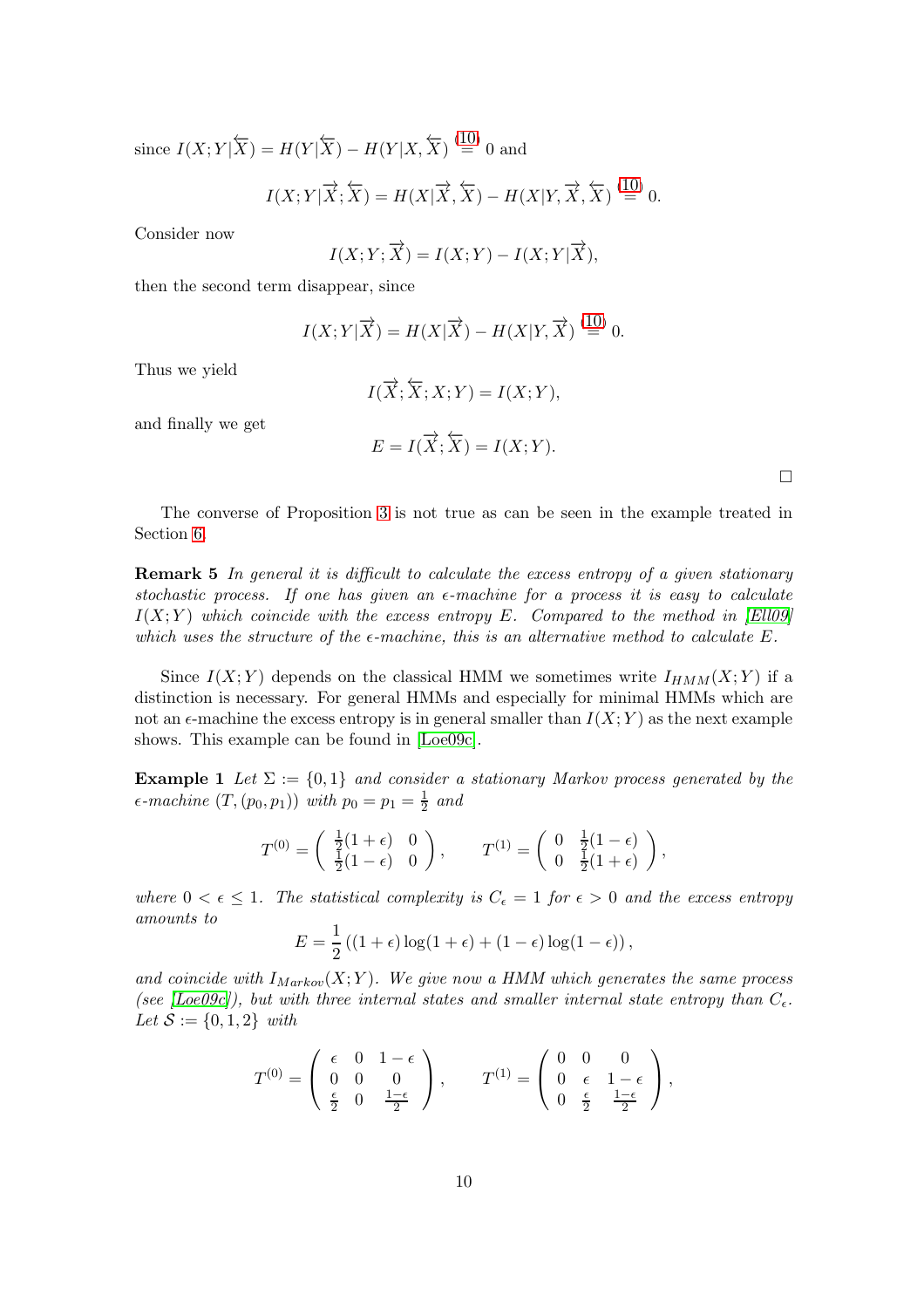and initial distribution  $(p_0, p_1, p_2)$ 

$$
p_i = \begin{cases} \frac{\epsilon}{2}, & \text{if } i \in \{0, 1\} \\ 1 - \epsilon, & \text{if } i = 2 \end{cases}.
$$

The internal state entropy of this HMM is given by

$$
H(p) = -(1 - \epsilon) \log(1 - \epsilon) - \epsilon \log\left(\frac{\epsilon}{2}\right).
$$

It is easy to calculate the lefthand side of the Holevo-Bound

$$
I_{3state}(X;Y) = \epsilon.
$$

For  $\epsilon \in (0,1)$  the excess entropy is always strictly smaller than  $I_{3state}(X;Y)$ . Especially for  $\epsilon$  small enough the three state HMM has smaller internal state entropy  $H(p)$  than the  $\epsilon$ -machine as can be seen in Figure [1.](#page-10-0)



<span id="page-10-0"></span>Figure 1: Excess entropy E,  $I_{3state} := I_{3state}(X;Y)$ ,  $C_q^{3state}$ ,  $I_{Markov} := I_{Markov}(X;Y)$ ,  $C_q^{Markov}$ , internal state entropy  $H(p)$  of the three state HMM described in Example [1](#page-9-0) and statistical complexity of the  $\epsilon$ -machine.

Furthermore Löhr showed in  $[Loe09c]$  that the internal state entropy of the minimal HMM is bounded from below by

$$
C_{Cl} \ge -(1 - \epsilon/2) \log(1 - \epsilon/2) - \epsilon/2 \log(\epsilon/2),
$$

where the lower bound coincide with the internal state entropy  $C_q^{3state}$  of the quantum model induced by the three state HMM. This example shows that it is possible that the excess entropy is smaller than the lower-bound  $I_{3state}(X;Y)$  of  $C_q^{3state}$  given by the Holevo-Bound. Furthermore it also shows that even if the three state HMM has smaller internal entropy for sufficient small  $\epsilon$ , the internal state entropy  $C_a^{Markov}$  of the quantum model  $q^{Markov}$  of the quantum model induced by the markov model is strictly smaller than  $C_q^{3state}$  and especially smaller than  $I_{3state}(X; Y)$ , see Figure [1.](#page-10-0) So it is not clear at all how minimal classical models and minimal quantum models are related to each other.

Since the states  $\rho_i = |S_i\rangle\langle S_i|$  are pure, we have  $S(\rho_i) = 0$  so that Proposition [1](#page-7-1) and Proposition [2](#page-7-1) imply that in general

<span id="page-10-1"></span>
$$
E \le I(X;Y) \le C_q \le C_{Cl},\tag{15}
$$

holds.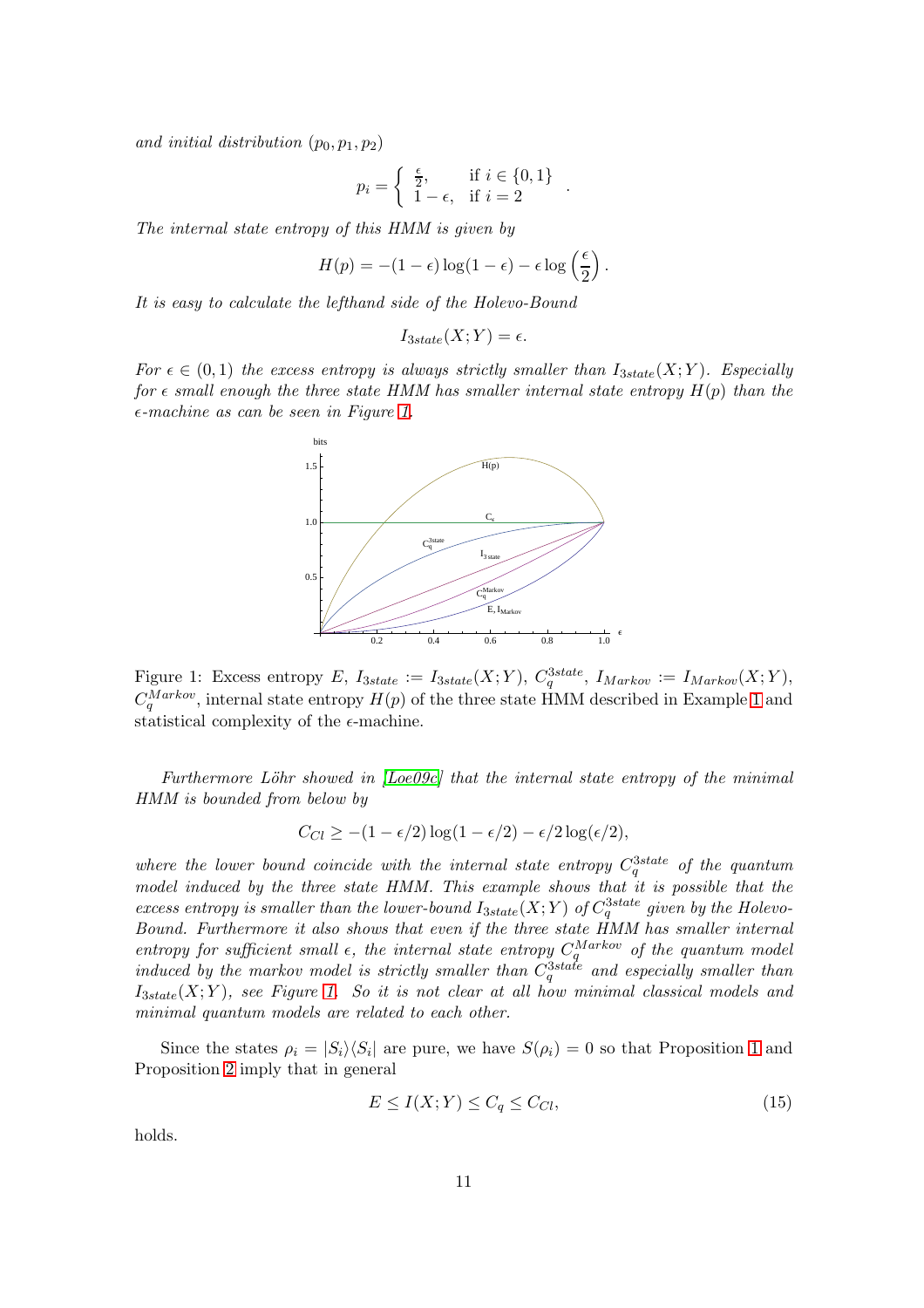Remark 6 Inequality [\(15\)](#page-10-1) allows us to compare the information stored in a classical minimal HMM and a induced quantum model which generate the same stochastic process. In order to compare the quantum internal state entropies of different HQMM constructions with the internal state entropy of a given classical minimal HMM we have to ensure that  $(15)$  hold. Considering the right hand side of  $(8)$  the second term has to vanish and the internal states of such a HQMM has to fulfill  $S(\rho_i) = 0$ ,  $\forall i \in \{1, ..., n\}$ .

Gu et al. proved in  $GuW11$  a remarkable theorem for classical  $\epsilon$ -machines that shows that if  $C_{\epsilon} > E$  holds then the induced quantum model [\(7\)](#page-6-0) has internal state entropy strictly smaller than the internal state entropy of the classical  $\epsilon$ -machine  $C_q < C_{\epsilon}$ . We extend this result to classical minimal HMMs.

<span id="page-11-1"></span>**Theorem 3** Given a stationary stochastic process  $\overleftrightarrow{X}$  with excess entropy E and generative complexity  $C_{Cl}$  and  $C_{Cl} > E$ . Then there exists a quantum system that exhibits identical statistics with internal state entropy  $C_q < C_{Cl}$ .

*Proof.* Use Theorem [2](#page-5-3) instead of Theorem [1](#page-4-3) in the proof of Theorem 2 in [\[GuW11\]](#page-17-1).  $\Box$ 

In the next section we investigate equality conditions for these different internal state entropies.

### <span id="page-11-0"></span>5 Equality conditions

The next two propositions deliver a characterization when equality in the last two inequalities of [\(15\)](#page-10-1) holds.

**Proposition 4** Given a stationary stochastic process  $\overleftrightarrow{X}$  with excess entropy E and generative complexity  $C_{Cl}$ . Let the corresponding induced quantum model defined in [\(7\)](#page-6-0) have quantum internal state entropy  $C_q$ . Then it holds that  $E = I(X;Y) = C_q = C_{Cl}$  if and only if all quantum internal states are mutually orthogonal.

*Proof.* " $\Rightarrow$ ": It holds that  $E = I(X;Y) = C_q = C_{Cl}$ . Theorem [2](#page-5-3) gives us that for each output  $r \in \Sigma$ , each index  $l \in \{1, \ldots, n\}$  and each pair of indices  $j \neq k$  it holds that one of the transition probabilities  $T_{j,l}^{(r)}$ ,  $T_{k,l}^{(r)}$  is zero. With the definition of the quantum internal states [\(7\)](#page-6-0) this implies  $\langle S_j | S_k \rangle = 0$  for all indices  $j \neq k$ .

" $\Leftarrow$ ": The definition of the scalar product and  $\langle S_i | S_k \rangle = 0$  for all indices  $j \neq k$  imply that one of  $T_{j,l}^{(r)}, T_{k,l}^{(r)}$  is zero for each output  $r \in \Sigma$ , index  $l \in \{1, \ldots, n\}$  and pair of indices  $j \neq k$ . Again with Theorem [2](#page-5-3) we get  $E = C_{Cl}$ . Together with [\(15\)](#page-10-1) it follows that  $E = I(X; Y) = C_q = C_{Cl}.$ 

**Proposition 5** Given a stationary stochastic process  $\overleftrightarrow{X}$  with excess entropy E. For a given classical HMM generating  $\overleftrightarrow{X}$  with internal state entropy  $H(\mu)$  let the corresponding induced quantum model defined in [\(7\)](#page-6-0) have quantum internal state entropy  $C_q$ . Then it holds that  $E \leq I(X;Y) = C_q < H(\mu)$  if and only if there exist at least two quantum internal states which are identical and all other quantum internal states are mutually orthogonal or also identical (i.e.  $\exists k \neq i : \langle S_k | S_i \rangle = 1, \langle S_l | S_j \rangle$  is 0 or 1 for all other indices  $l \neq j$ ).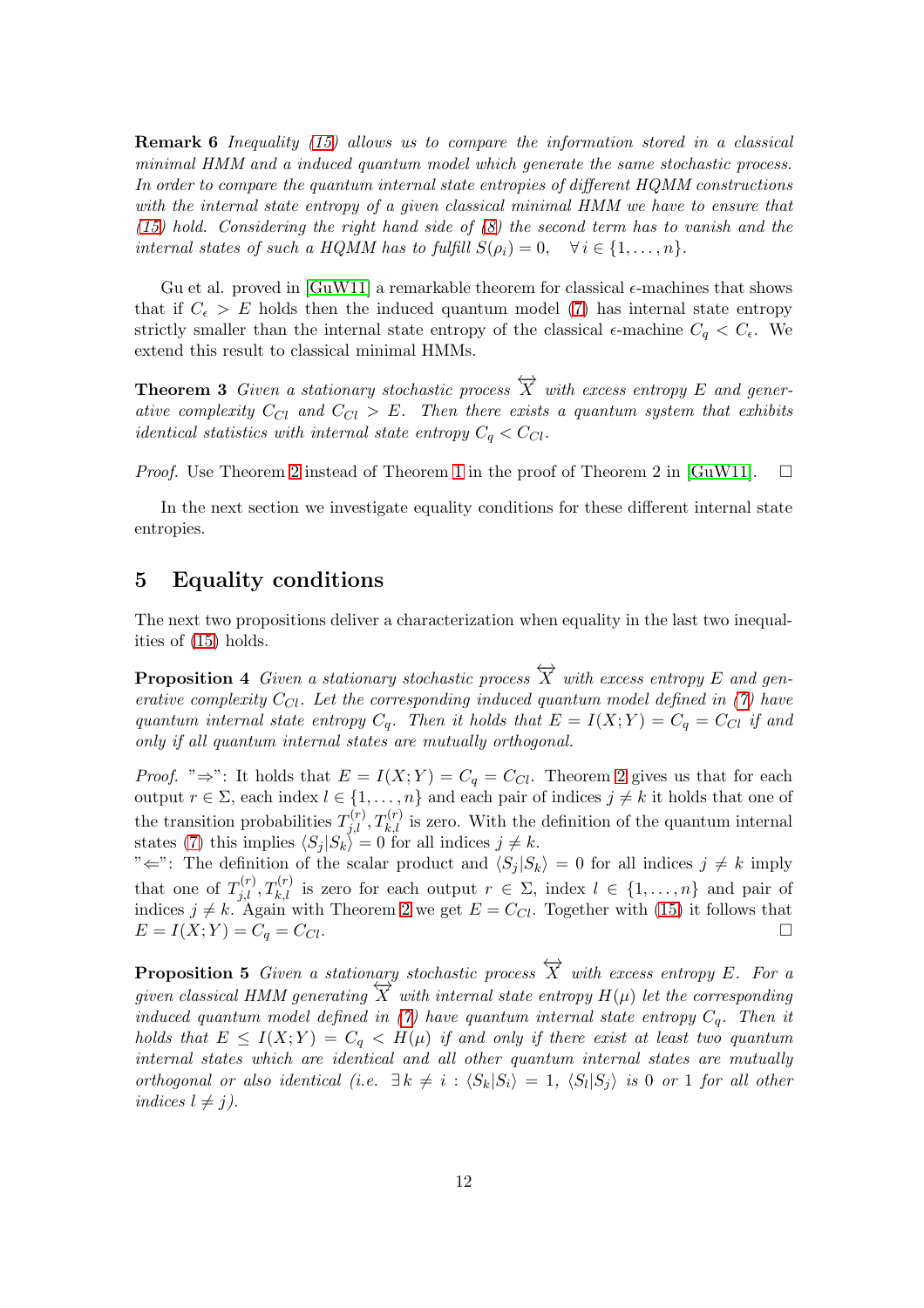*Proof.* " $\Rightarrow$ ": Since  $C_q < H(\mu)$  it follows from Proposition [1](#page-7-1) that not all quantum internal states are mutually orthogonal, i.e. there exist at least one pair of indices  $i \neq k$  such that  $\langle S_i | S_k \rangle \neq 0$ . Furthermore Proposition [2](#page-7-1) implies that  $I(X; Y) = C_q$  if and only if all density operators  $\rho_i = |S_i\rangle\langle S_i|$  commute. It is easy to prove that all  $\rho_i$  commute if and only if  $\langle S_i | S_k \rangle = 0$  or  $\langle S_i | S_k \rangle = 1$  for all indices  $i, k \in \{1, ..., n\}$ . From this equivalence relation the claim follows.

" $\Leftrightarrow$ ": There exist at least one pair of indices  $i \neq k$  such that  $\langle S_i | S_k \rangle = 1$ . Together with the definition of quantum internal states there is an  $r \in \Sigma$  and an index  $l \in \{1, ..., n\}$  such that  $T_{k,l}^{(r)} \neq 0$  and  $T_{i,l}^{(r)} \neq 0$ . Since not all quantum internal states are mutually orthogonal it follows from Proposition [1](#page-7-1) that  $C_q < H(\mu)$ . From the Holevo-Bound (Proposition [2\)](#page-7-1) we know that  $I(X;Y) \leq C_q$  with equality if and only if all density operators  $\rho_i = |S_i\rangle\langle S_i|$ commute which is again equivalent to the condition that  $\langle S_i | S_k \rangle = 1$  or  $\langle S_i | S_k \rangle = 0$  for all indices  $i, k \in \{1, \ldots, n\}$ . Hence  $I(X; Y) = C_q$  follows.

A direct consequence of Proposition [5](#page-12-0) is that if  $E \leq I(X;Y) = C_q < H(\mu)$  there exist two identical quantum internal states  $\langle S_i | = \langle S_k |, i \neq k$ . This implies that for all  $r \in \Sigma$  and all indices  $l \in \{1, \ldots, n\}$  it holds that  $T_{i,l}^{(r)} = T_{k,l}^{(r)}$ . Which means that in the corresponding classical HMM there are two states which are redundant and can be merged to one state. This HMM is not a classical minimal HMM for the underlying stochastic process as the next proposition shows.

<span id="page-12-0"></span>**Proposition 6** Given a stationary stochastic process  $\overleftrightarrow{X}$  with excess entropy E. For a given classical HMM generating  $\overleftrightarrow{X}$  with internal state entropy  $H(\mu)$  let the corresponding induced quantum model defined in [\(7\)](#page-6-0) have quantum internal state entropy  $C_a$ . The classical HMM corresponding to the induced quantum model in the case  $E \leq I(X;Y) = C_q$  $H(\mu)$  is not a classical minimal HMM and therefore has not minimal classical internal state entropy.

Proof. Suppose that the classical HMM corresponding to the induced quantum model is a minimal HMM (i.e.  $H(\mu) = C_{Cl}$ ), then one can remove all redundant states in this classical HMM and in the resulting induced quantum model there remains only orthogonal quantum internal states. With Proposition [4](#page-12-0) we have  $E = I(X;Y) = C_q = C_{Cl}$  and the reduced classical HMM is in fact the minimal HMM which is an ideal model. So the not reduced classical HMM cannot be the minimal HMM which is a contradiction to the assumption and the claim is proved.  $\square$ 

The last proposition implies that the case  $E \leq I(X;Y) = C_q < C_{Cl}$  cannot exist.

**Remark 7** The case  $E \leq I(X;Y) < C_q = C_{Cl}$  does not exist. Suppose this case exists. Then Proposition [1](#page-7-1) would imply that all quantum internal states are mutually orthogonal and Proposition [4](#page-12-0) implies  $E = I(X;Y) = C_q = C_{Cl}$  which is a contradiction to the assumption.

That is given a minimal classical HMM one is either in the case that the classical HMM is as good as the induced quantum model or the induced quantum model has a quantum internal state entropy  $C_q$  strictly smaller than  $C_{Cl}$  and strictly greater than  $I(X; Y)$ . We summarize the different cases:

(i)  $E = I(X; Y) = C_q = C_{Cl} \iff$  the classical HMM and the induced quantum model are both optimal and all quantum internal states are mutually orthogonal.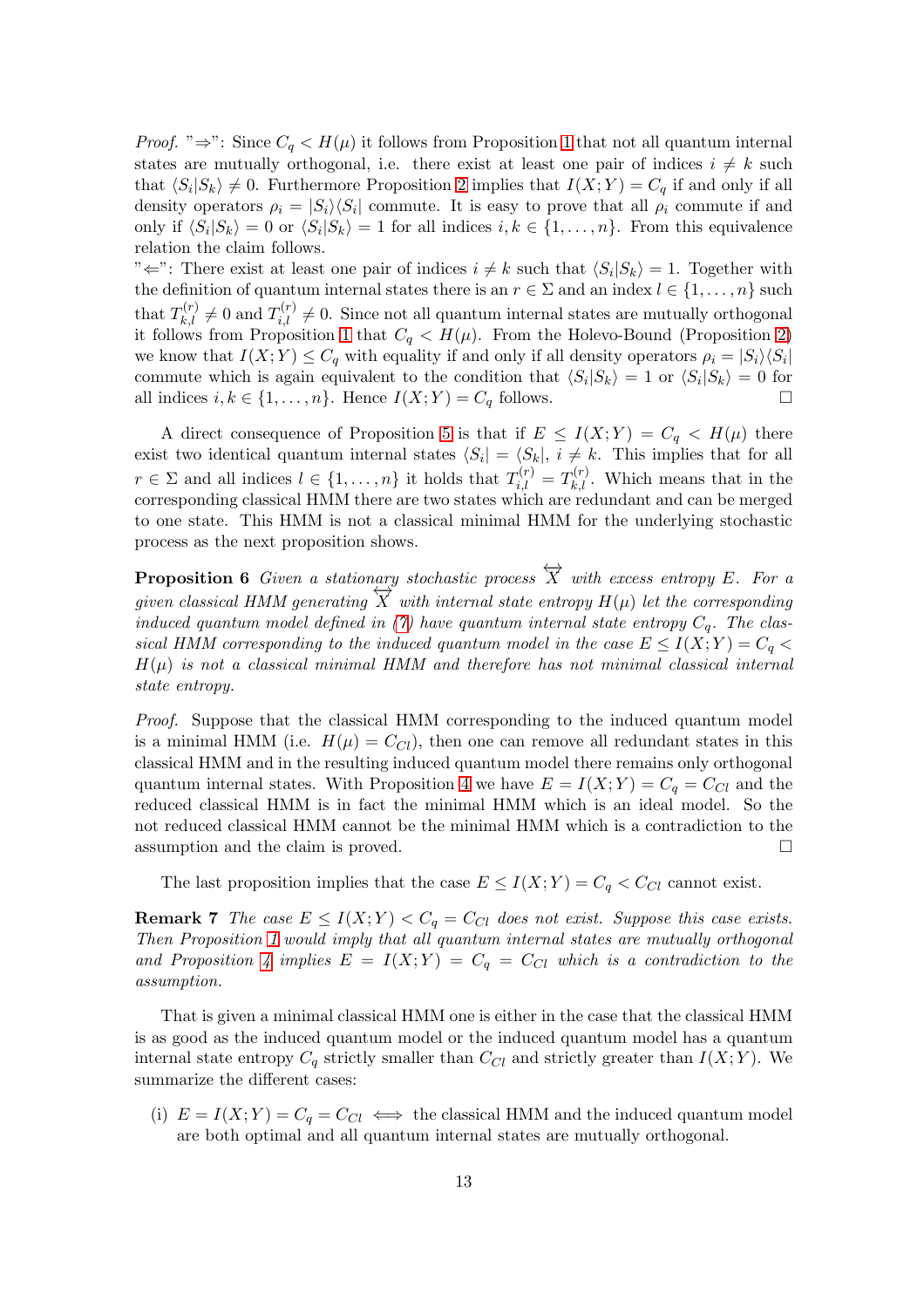- (ii)  $E \leq I(X;Y) = C_q < C_{Cl}$  is not possible.
- (iii)  $E \le I(X;Y) = C_q < H(\mu) \iff$  the corresponding classical model contains redundant states and is not a minimal HMM and the induced quantum model contains only orthogonal or identical states but at least two identical states.
- (iv)  $E \leq I(X;Y) < C_q = C_{Cl}$  is not possible.
- (v)  $E \leq I(X;Y) < C_q < C_{Cl} \iff$  the classical HMM can be optimal and there exists quantum internal states which are not orthogonal and not identical.

So if one chooses an optimal classical HMM which is not an ideal classical model, there is always an induced quantum model which is nearer to an ideal model but never achieve such an ideal model.

## <span id="page-13-0"></span>6 Calculation Example

The following example illustrates the propositions shown in the preceding sections. We consider the Random Noisy Copy HMM (RnC) [\[Ell09\]](#page-17-12). This HMM generates a binary stochastic output process. It is given by a binary alphabet  $\Sigma = \{0, 1\}$ , the internal states  $\mathcal{S} = \{A, B, C\}$  (which are also the causal states) and the Markov kernels

$$
T^{(0)} = \left(\begin{array}{ccc} 0 & p & 0 \\ 1 & 0 & 0 \\ q & 0 & 0 \end{array}\right), \qquad T^{(1)} = \left(\begin{array}{ccc} 0 & 0 & 1-p \\ 0 & 0 & 0 \\ 1-q & 0 & 0 \end{array}\right),
$$

with  $0 \leq p, q \leq 1$ . Figure [2](#page-13-1) (a) shows a graphical representation of the RnC HMM.



Figure 2: (a) Minimal HMM for the RnC process. Nodes denoting the internal states of the HMM and edges labels  $t|x$  give the probability  $t = T_{S,S'}^{(x)}$  of making a transition from S to S' and seeing symbol x. (b) Minimal HMM for the underlying process in the case  $q=1$ .

<span id="page-13-1"></span>The RnC HMM coincide with the classical  $\epsilon$ -machine. The left eigenvector of the stochastic matrix  $T^{(0)} + T^{(1)}$  gives us the stationary distribution over the internal states

$$
P(S) = \frac{1}{2} \begin{pmatrix} 1 & p & 1-p \end{pmatrix}.
$$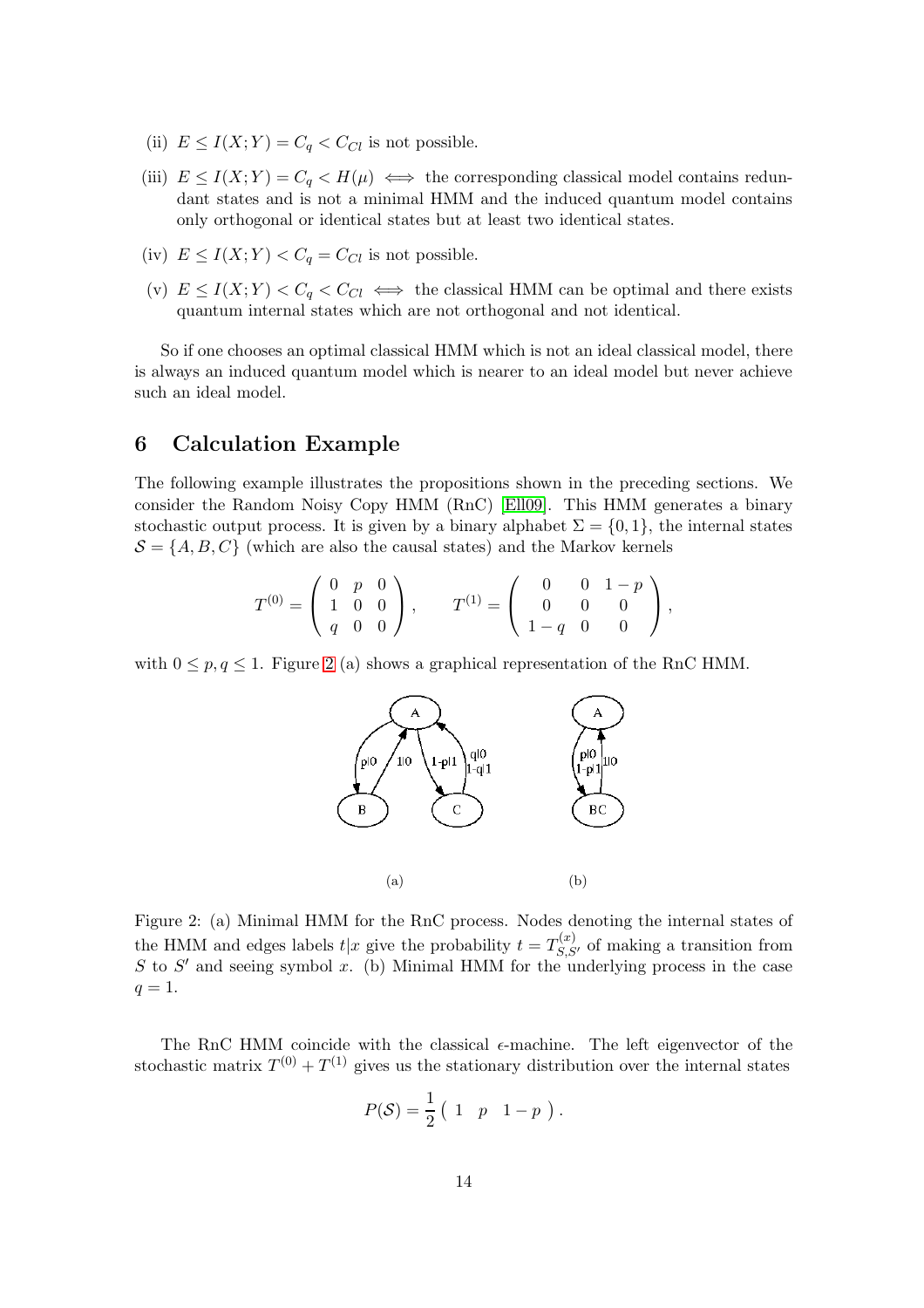This allows us to calculate the generative complexity (which is identical with the statistical complexity)

$$
C_{Cl} = 1 + \frac{H(p)}{2},
$$

where  $H(p) = -p \log(p) - (1 - p) \log(1 - p)$  is the binary entropy function. In this section logarithm is taken to the base 2. With more sophisticated techniques (see [\[Ell09\]](#page-17-12) for calculation details) or with Proposition [5](#page-9-1) one can also calculate the excess entropy directly

$$
E = I(X;Y) = 1 + \frac{H(p)}{2} - \frac{p + q(1-p)}{2}H\left(\frac{p}{p + q(1-p)}\right).
$$

The quantum internal states defined in [\(7\)](#page-6-0) are

$$
|A\rangle = \begin{pmatrix} 0 \\ \sqrt{p} \\ 0 \\ \sqrt{1-p} \end{pmatrix}, \qquad |B\rangle = \begin{pmatrix} 1 \\ 0 \\ 0 \\ 0 \end{pmatrix}, \qquad |C\rangle = \begin{pmatrix} \sqrt{q} \\ 0 \\ \sqrt{1-q} \\ 0 \end{pmatrix}.
$$

The eigenvalues of  $\rho = \frac{1}{2}$  $\frac{1}{2} (|S_0\rangle\langle S_0| + p|S_1\rangle\langle S_1| + (1-p)|S_2\rangle\langle S_2|)$  are

$$
\left\{\frac{1}{2},\frac{1}{4}\left(1\pm\sqrt{1-4p+4p^2+4pq-4p^2q}\right)\right\}.
$$

Setting  $\eta(x) := -x \log(x)$  the internal entropy of the induced quantum model amounts to

$$
C_q = \eta \left(\frac{1}{2}\right) + \eta \left(\frac{1}{4} \left(1 + \sqrt{1 - 4p + 4p^2 + 4pq - 4p^2q}\right)\right) + \eta \left(\frac{1}{4} \left(1 - \sqrt{1 - 4p + 4p^2 + 4pq - 4p^2q}\right)\right).
$$

Fixing the parameter  $q$  to certain values and varying  $p$  we obtain the different cases described in Section [5.](#page-11-0) For this we calculate the scalar product between the quantum internal states  $\langle A|B\rangle = \langle A|C\rangle = 0$  and  $\langle B|C\rangle = \sqrt{q}$ . Setting  $q = 0$  all quantum internal states are mutually orthogonal and we are in case (i) which is shown in Figure [3](#page-14-0) (a).



<span id="page-14-0"></span>Figure 3: Generative complexity  $C_{Cl}$ , quantum internal entropy  $C_q$  and excess entropy  $E = I(X; Y)$  for the RnC process with different q-values.

For  $q = 1$  the quantum internal states  $|B\rangle$  and  $|C\rangle$  are identical while  $|A\rangle$  and  $|B\rangle$  are orthogonal. Thus we are in case (iii) as seen in Figure [3](#page-14-0) (b). For  $0 < q < 1$  we are in case (v) and have a gap between E,  $C_q$  and  $C_{Cl}$  as depicted in Figure [3](#page-14-0) (c) for  $q = 0.7$ .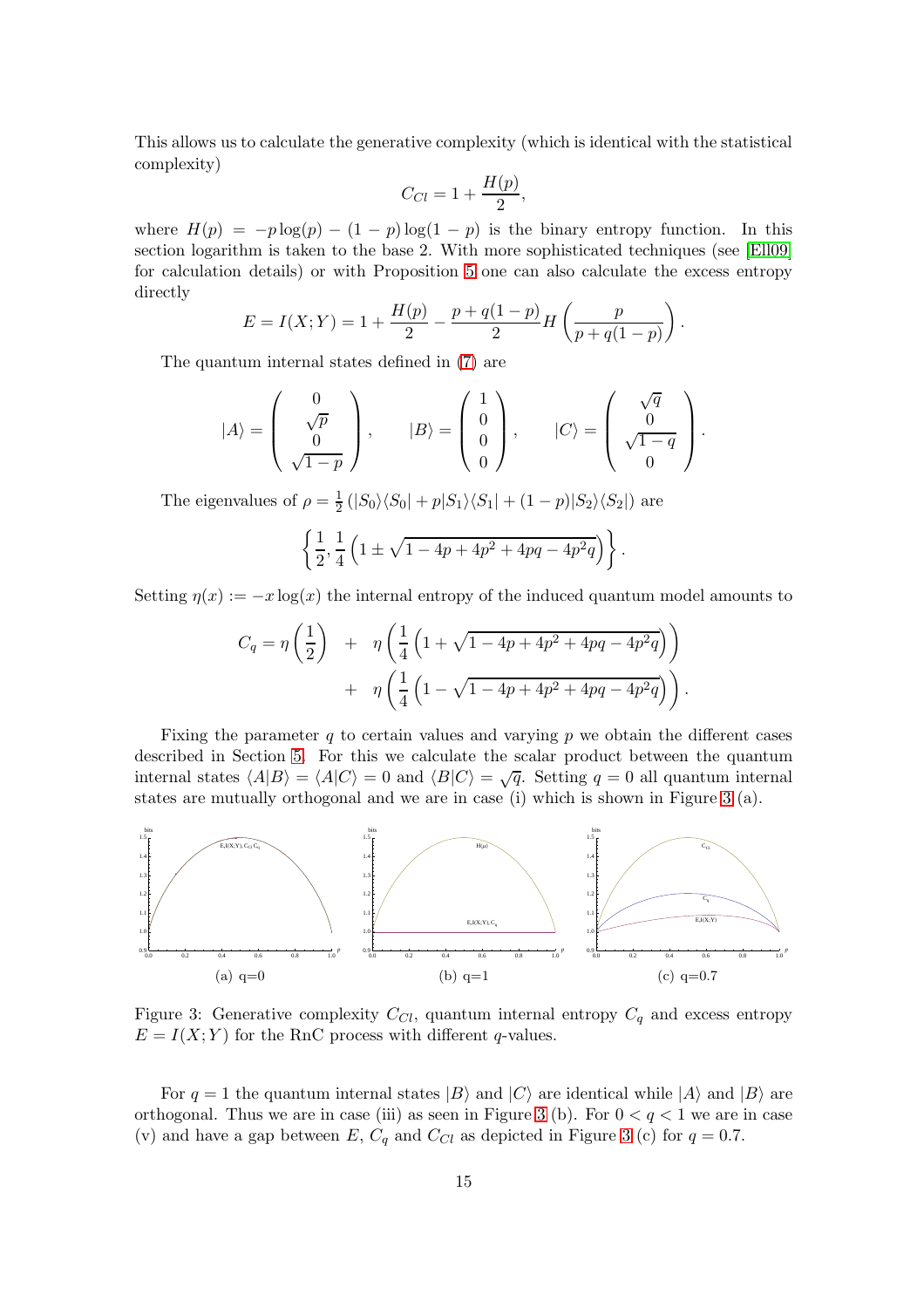For  $q = 1$  the states  $|B\rangle$  and  $|C\rangle$  are identical and the corresponding classical HMM is not an  $\epsilon$ -machine but still  $E = I(X; Y)$  holds for this model. This shows that the converse of Proposition [3](#page-7-1) is not true. In the corresponding classical model (Fig. [2](#page-13-1) (a)) the states B and C can merged to a state  $BC$  (see Fig. [2](#page-13-1) (b)). This is the classical minimal HMM for the underlying process.

#### <span id="page-15-0"></span>7 Alternative HQMMs

The induced quantum model [\(7\)](#page-6-0) introduced in Section [4](#page-5-0) is not the only possible HQMM construction that model a given stochastic process. In this section we present an alternative HQMM construction which is also able to model a stochastic process generated by a corresponding classical minimal HMM. For this we follow the construction sug-gested in [\[Mon11\]](#page-18-2). Given a classical minimal HMM  $(T,(p_1,\ldots,p_n))$  with internal states  $\mathcal{S} = \{S_1, \ldots, S_n\}$  we define internal states of the quantum model as  $|i\rangle$  for  $i \in \{1, \ldots, n\}$ . Furthermore we have  $\rho_i := |i\rangle\langle i|$  and define quantum operations with a sum representa-tion<sup>[4](#page-16-0)</sup>

$$
\mathcal{K}_r \rho := \sum_{i,j=1}^n K_r^{i,j} \rho \left( K_r^{i,j} \right)^*, \qquad K_r^{i,j} := \sqrt{T_{j,i}^{(r)}} |i\rangle\langle j|,
$$

for every symbol  $r \in \Sigma$ . With  $\mathcal{K}_r \rho_j = \sum_{i=1}^n T_{j,i}^{(r)} \rho_i$  we get

$$
P(X_0 = r | S_j) = \text{Tr}(K_r \rho_j) = \sum_{i=1}^n T_{j,i}^{(r)} = \sum_{i=1}^n P(X_0 = r; S_i | S_j),
$$

and thus have the same transition probabilities as in the classical minimal HMM.

The quantum internal state entropy  $\tilde{C}_q$  of this quantum model always coincide with the generative complexity of the process

$$
\tilde{C}_q = S\left(\sum_{i=1}^n p_i \rho_i\right) = H\left(\{p_i\}_{i=1}^n\right) = C_{Cl}.
$$

In the next example treated in [\[Mon11\]](#page-18-2) we will see that in general  $I(X; Y)$  is strictly smaller than  $\tilde{C}_q$  and Proposition [4](#page-12-0) is not true for this type of HQMM construction. Consider the stochastic process generated by a classical 4-symbol HMM (which is minimal and coincide with the classical  $\epsilon$ -machine) with internal states  $\mathcal{S} = \{U, D, R, L\}$  and transition matrices

<span id="page-15-1"></span>
$$
T^{(0)} = \begin{pmatrix} 1/2 & 0 & 0 & 0 \\ 0 & 0 & 0 & 0 \\ 1/4 & 0 & 0 & 0 \\ 1/4 & 0 & 0 & 0 \end{pmatrix}, \qquad T^{(1)} = \begin{pmatrix} 0 & 0 & 0 & 0 \\ 0 & 1/2 & 0 & 0 \\ 0 & 1/4 & 0 & 0 \\ 0 & 1/4 & 0 & 0 \end{pmatrix},
$$

$$
T^{(2)} = \begin{pmatrix} 0 & 0 & 1/4 & 0 \\ 0 & 0 & 1/4 & 0 \\ 0 & 0 & 1/2 & 0 \\ 0 & 0 & 0 & 0 \end{pmatrix}, \qquad T^{(3)} = \begin{pmatrix} 0 & 0 & 0 & 1/4 \\ 0 & 0 & 0 & 1/4 \\ 0 & 0 & 0 & 0 \\ 0 & 0 & 0 & 1/2 \end{pmatrix}.
$$
(16)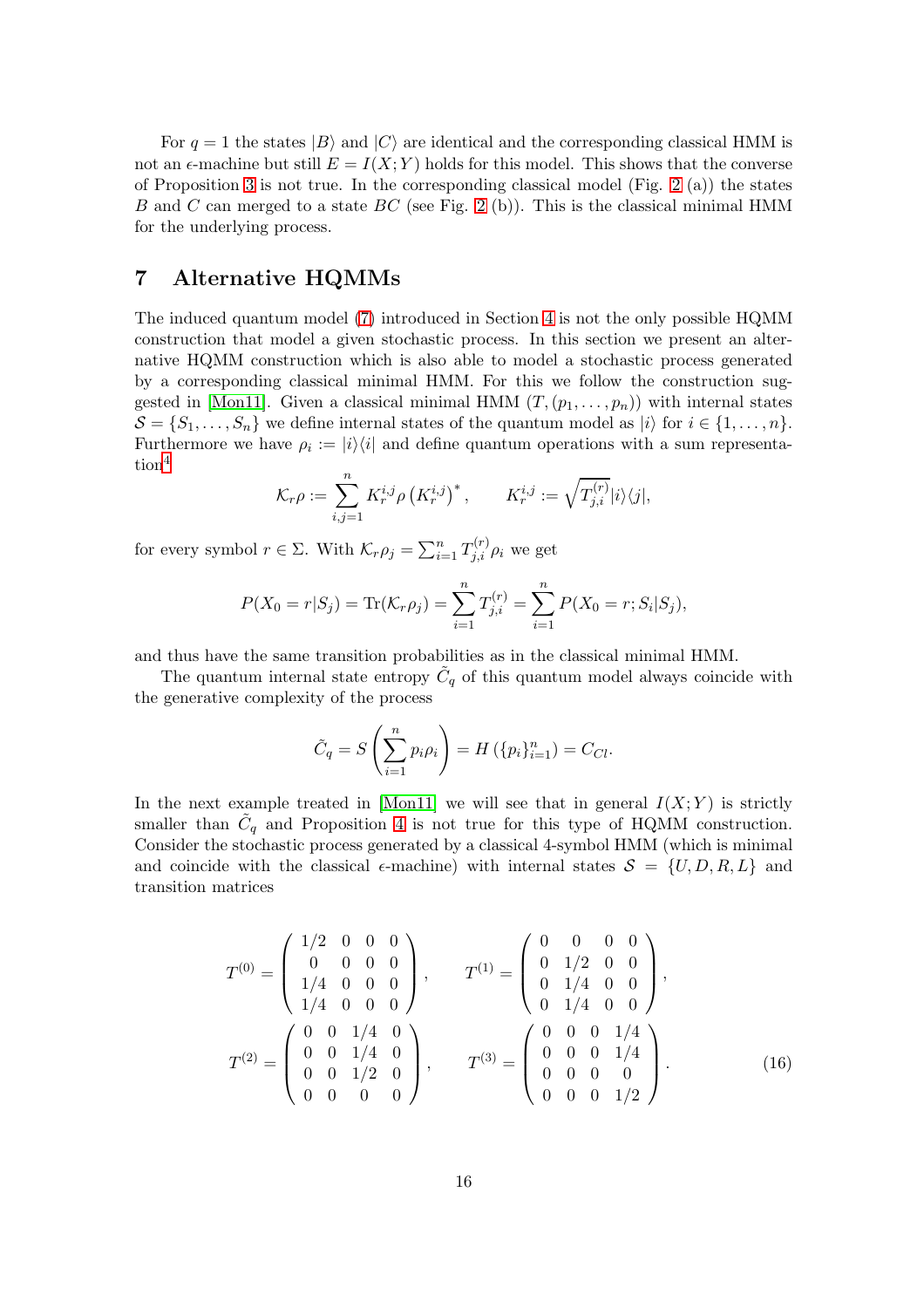

Figure 4: Classical 4-symbol HMM defined by equations [\(16\)](#page-15-1).

<span id="page-16-1"></span>Figure [4](#page-16-1) shows a graphical representation of this HMM. We obtain as a stationary distribution

$$
P(S) = \frac{1}{4} \begin{pmatrix} 1 & 1 & 1 & 1 \end{pmatrix},
$$

and the generative complexity calculates to  $C_{Cl} = 2$ . With the framework introduced in Section [4](#page-5-0) it is possible to calculate  $I(X; Y)$  which is the left hand side in [\(8\)](#page-7-0) and amounts to  $I(X;Y) = \frac{1}{2}$ . Since  $\tilde{C}_q = C_{Cl} = 2$  Proposition [4](#page-12-0) holds not in this situation. The quantum internal state entropy of the induced quantum model defined in Section [4](#page-5-0) is (logarithm is taken to the base 2)

$$
C_q = \frac{1}{8} \left( \log(64) + \left( -3 + 2\sqrt{2} \right) \log \left( \frac{1}{8} (3 - 2\sqrt{2}) \right) - \left( 3 + 2\sqrt{2} \right) \log \left( \frac{1}{8} (3 + 2\sqrt{2}) \right) \right)
$$
  

$$
\approx 1.2018.
$$

Monras et al. suggest in [\[Mon11\]](#page-18-2) another quantum model for this process which is only a 2-level quantum system instead of the 4-level quantum system given above. Given the internal states  $|\uparrow\rangle$ ,  $|\downarrow\rangle$ ,  $|+\rangle = \frac{|\uparrow\rangle + |\downarrow\rangle}{\sqrt{2}}$  and  $|-\rangle = \frac{|\uparrow\rangle - |\downarrow\rangle}{\sqrt{2}}$  and quantum operations  $\mathcal{K}_r \rho = K_r \rho K_r^*$  for  $r \in \{0, 1, 2, 3\}$  with

$$
K_0 = \frac{1}{\sqrt{2}} |\uparrow\rangle\langle\uparrow|, \qquad K_2 = \frac{1}{\sqrt{2}} |+\rangle\langle+|,
$$
  

$$
K_1 = \frac{1}{\sqrt{2}} |\downarrow\rangle\langle\downarrow|, \qquad K_3 = \frac{1}{\sqrt{2}} |-\rangle\langle-|,
$$

it can be derived from this HQMM the same statistical behaviour as the classical HMM. The quantum internal state entropy of this quantum model is smaller than  $C_q$  and amounts to

$$
S(\rho) = 1,
$$

<span id="page-16-0"></span><sup>4</sup>The Stinespring-Kraus Theorem shows that every completely positive map admits a (nonunique) operator-sum representation, so that can be written as  $\mathcal{K}\rho = \sum_i K_i \rho K_i^*$  where  $K_i$  are linear operators on a Hilbert space, [\[Kra83\]](#page-17-13).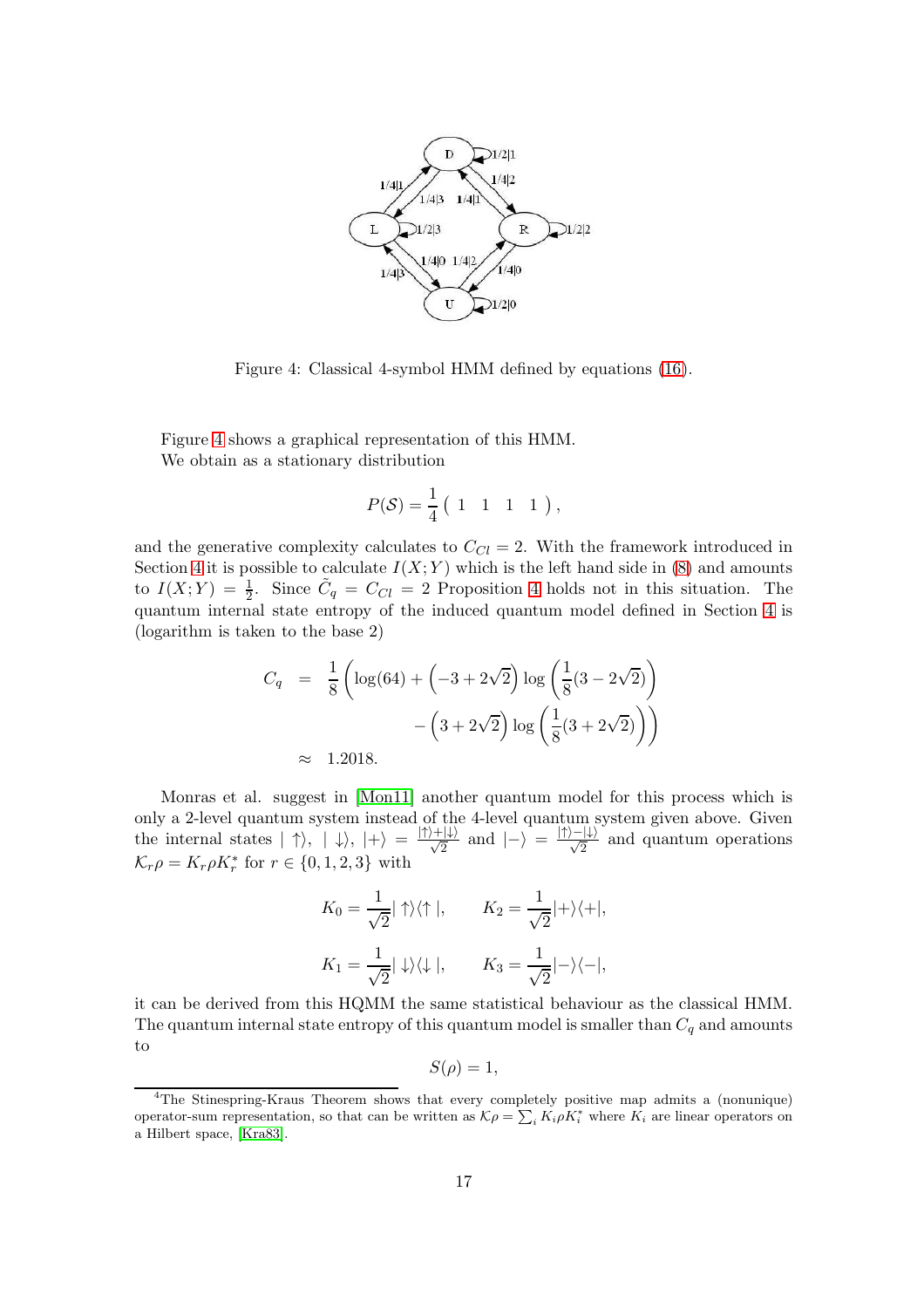with  $\rho = \frac{1}{4}$  $\frac{1}{4}$ | ↑ $\rangle$  $\langle \uparrow | + \frac{1}{4}$  $\frac{1}{4}|\downarrow\rangle\langle\downarrow| + \frac{1}{4}$  $\frac{1}{4}|+\rangle\langle +| + \frac{1}{4}$  $\frac{1}{4}|-\rangle\langle-|.$ 

This example shows that in general the induced quantum model [\(7\)](#page-6-0) is not the one with minimum quantum internal state entropy. The structure of quantum models with minimal internal state entropy is an open question.

Acknowledgment. I would like to thank Andreas Knauf for motivating me to work on this topic, for fruitful discussions and for suggestions to improve the text.

#### References

- <span id="page-17-2"></span>[Cov06] T. COVER AND J. THOMAS: *Elements of Information theory*, 2nd ed., John Wiley & Sons, Hoboken, New Jersey, 2006.
- <span id="page-17-0"></span>[Cru83] J. CRUTCHFIELD AND N.H. PACKARD: Symbolic dynamics of noisy chaos, Phys. D 7, 201 (1983).
- <span id="page-17-8"></span>[Cru94] J. CRUTCHFIELD: The calculi of emergence: Computation, dynamics and induction, Phys. D 75, 11 (1994).
- <span id="page-17-3"></span>[Cru03] J. CRUTCHFIELD AND D. FELDMAN: Regularities Unseen, Randomness Observed: Levels of Entropy Convergence, Chaos 13, 25 (2003).
- <span id="page-17-10"></span>[Cru10] J. CRUTCHFIELD AND C. ELLISON: The Past and the Future in the Present, arXiv:1012.0356v1 (2010).
- <span id="page-17-12"></span>[Ell09] C. Ellison, J. Mahoney and J. Crutchfield: Prediction, Retrodiction and the amount of Information stored in the Present, J. Stat. Phys. 136, 1005 (2009).
- <span id="page-17-9"></span>[Gra86] P. GRASSBERGER: Toward a quantitative theory of self-generated complexity, Internat. J. Theoret. Phys. 25, 907 (1986).
- <span id="page-17-11"></span>[Gra11] R.M. Gray: Entropy and Information theory, 2nd ed., Springer, New-York, 2011.
- <span id="page-17-1"></span>[GuW11] M. Gu, K. Wiesner, E. Rieper and V. Vedral: Sharpening Occam's Razor with Quantum Mechanics,  $arXiv:1102.1994v4$  (2011).
- <span id="page-17-13"></span>[Kra83] K. KRAUS: *States, Effects and Operations*, Springer, Berlin, 1983.
- <span id="page-17-5"></span>[Loe09a] W. LÖHR: Properties of the Statistical Complexity Functional and Partially Deterministic HMMs, Entropy 11, 385 (2009).
- <span id="page-17-6"></span>[Loe09b] W. LÖHR AND N. Ay : On the Generative Nature of Prediction, Adv. Complex Syst. 12, 169 (2009).
- <span id="page-17-7"></span>[Loe09c] W. LÖHR AND N. Ay: Non-Sufficient Memories that are Sufficient for Prediction, in Complex Sciences, J. Zhou ed., Springer, Berlin Heidelberg, 265 (2009).
- <span id="page-17-4"></span>[Loe10] W. Löhr: Models of Discrete-Time Stochastic Processes and Associated Complexity Measures, PhD-Thesis, Leipzig, (2010).